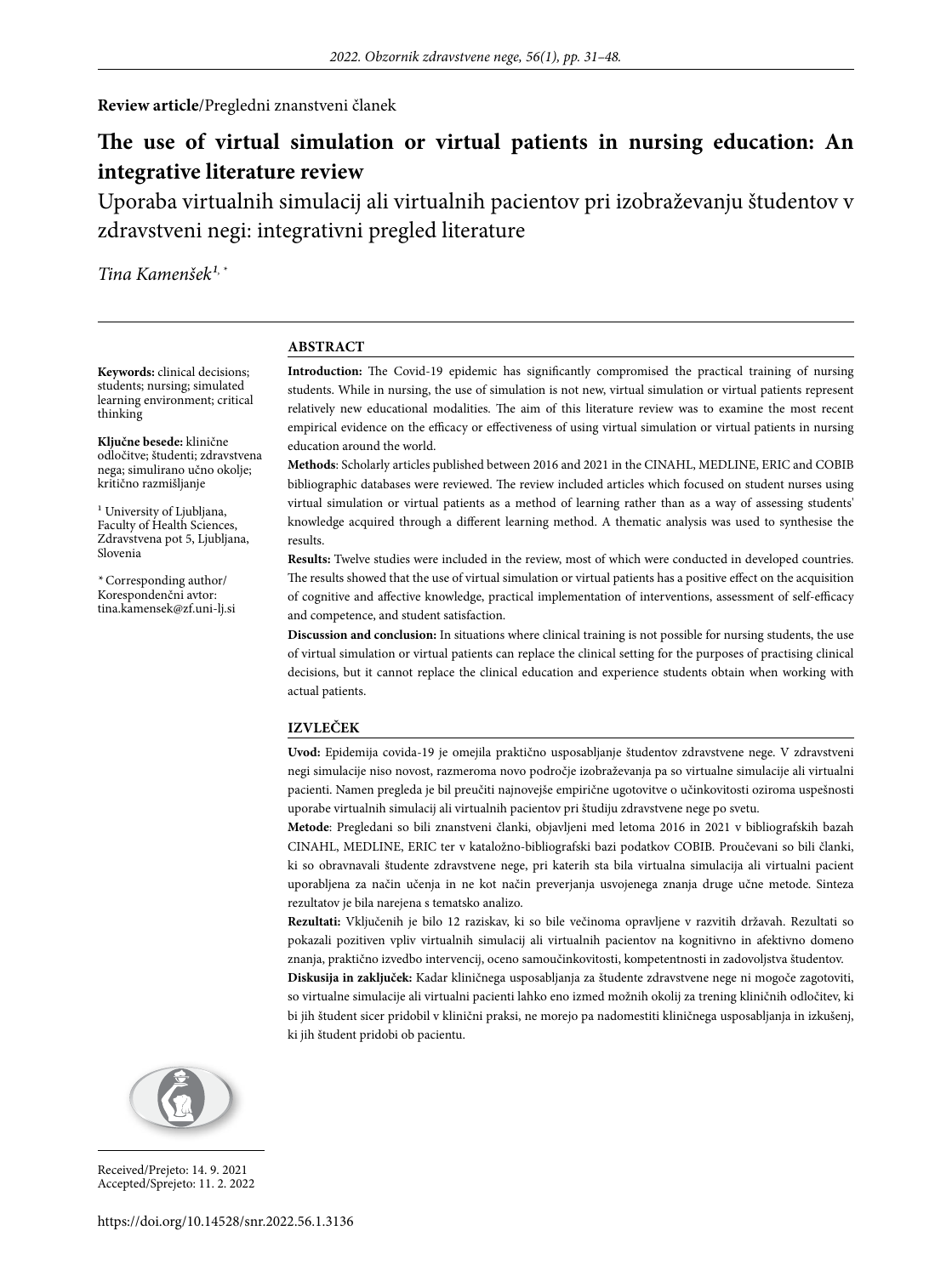### **Introduction**

The Covid-19 epidemic has presented the field of nursing education with an unprecedented challenge. In Slovenia, a Bachelor's degree programme in nursing comprises a total of 4600 hours, of which 2300 hours are completed in direct contact with the clinical setting (Skela-Savič, 2015). At the beginning of the epidemic, as part of the governmental measures to prevent the spread of Covid-19, all activities related to the acquisition of practical skills in university offices and laboratories were temporarily suspended, and some clinical facilities were also closed for safety reasons.

The main objective of undergraduate nursing programmes is to facilitate students' acquisition of the competencies they need for professional practice as registered nurses (Díaz Agea, Megías Nicolás, García Méndez, Adánez Martínez, & Leal Costa, 2019). During their studies, students are therefore trained to make critical decisions in clinical practice and to function successfully within a complex and dynamic health system (Norman, 2012). Across the globe, institutions delivering nursing education have long faced increasing enrolment numbers and decreasing possibilities of securing relevant clinical settings where students can complete the prescribed number of hours of clinical training. Studies show that such settings can be successfully replaced by the use of simulations (Swenty & Eggleston, 2011; Karnjuš & Pucer, 2012).

The use of simulation in nursing education represents an active learning modality which provides students with the opportunity to experience various real-life scenarios in the clinical setting and develop their clinical skills in a safe and highly controlled learning environment (Oozageer Gunowa, Elliott, & McBride, 2018; Lugo et al., 2021). In nursing education, different plastic models (manikins) of patients and body parts (arm, leg, abdomen, buttocks, etc.) are typically used for performing simulations and teaching students the basic nursing skills. At present, manikins can be used in combination with specific types of computer software to represent different physical states and patient responses (Akaike et al., 2012; Cook et al., 2013). The disadvantages of such solutions include high purchasing and maintenance costs, the need for control by appropriately trained professionals, and the limitation on the number of users. Moreover, such training is often time-limited, which may result in potentially poorer knowledge retention (Ryall, Judd, & Gordon, 2016). The increasing number of simulation centres shows that the use of simulation in the training of future health professionals is also gaining importance in Slovenia (Karnjuš & Pucer, 2012). Slovenian nursing students are aware of the importance of simulated clinical training and have a positive attitude towards its implementation (Pajnič, 2016).

Virtual simulation represents a relatively new area of nursing education (Ryall et al., 2016). There are several types of virtual simulation. The so-called screen-based simulation can be implemented through the use of tablets, smartphones and PC screens, which are already widely used by nursing students as part of the study process. This technology offers new opportunities for teaching scenarios, critical thinking and reflection on what has been learned and applied in practice (Ryall et al., 2016). Virtual patients are a relatively new e-learning modality which incorporates multimedia, interactive elements and virtual simulations. They guide students through the treatment of specific clinical cases, including clinical pathways and treatment algorithms (Zdravković, Prunk, & Dinevski, 2013; Ryall et al., 2016). There are many advantages to the use of virtual simulations for the purposes of nursing education. The teacher and students are no longer dependent on live demonstrations of nursing skills and procedures, and students are thus able to repeat nursing procedures and scenarios without the risk of harming actual patients. This form of teaching allows for greater control over students' work and progress and provides students with immediate feedback on their performance (Tolarba, 2021). The use of virtual simulations or virtual patients is an effective way for students to improve their critical thinking and decision-making skills (Ryall et al., 2016). On the other hand, it should be noted that the costs of software installation and maintenance are quite high. Other weaknesses of such approaches include the lack of personal contact and interpersonal communication between the student and the teacher, and lack of ability to make modifications to the pre-programmed learning experience (Tolarba, 2021).

Despite certain shortcomings, the potential of virtual simulation and virtual patients, combined with the fact that the population of nursing students is increasingly technologically savvy, supports the future implementation of this teaching modality also in nursing education in Slovenia.

#### *Aim and objectives*

The main purpose of this literature review was to examine the latest empirical evidence on the effectiveness and efficiency of using virtual patients or virtual simulation in nursing education around the world.

The study aimed to answer the following research question:

− How effective and efficient is the use of virtual simulation or virtual patients in nursing education?

### **Methods**

An integrative literature review was conducted to investigate the use of virtual simulation or virtual patients in nursing education.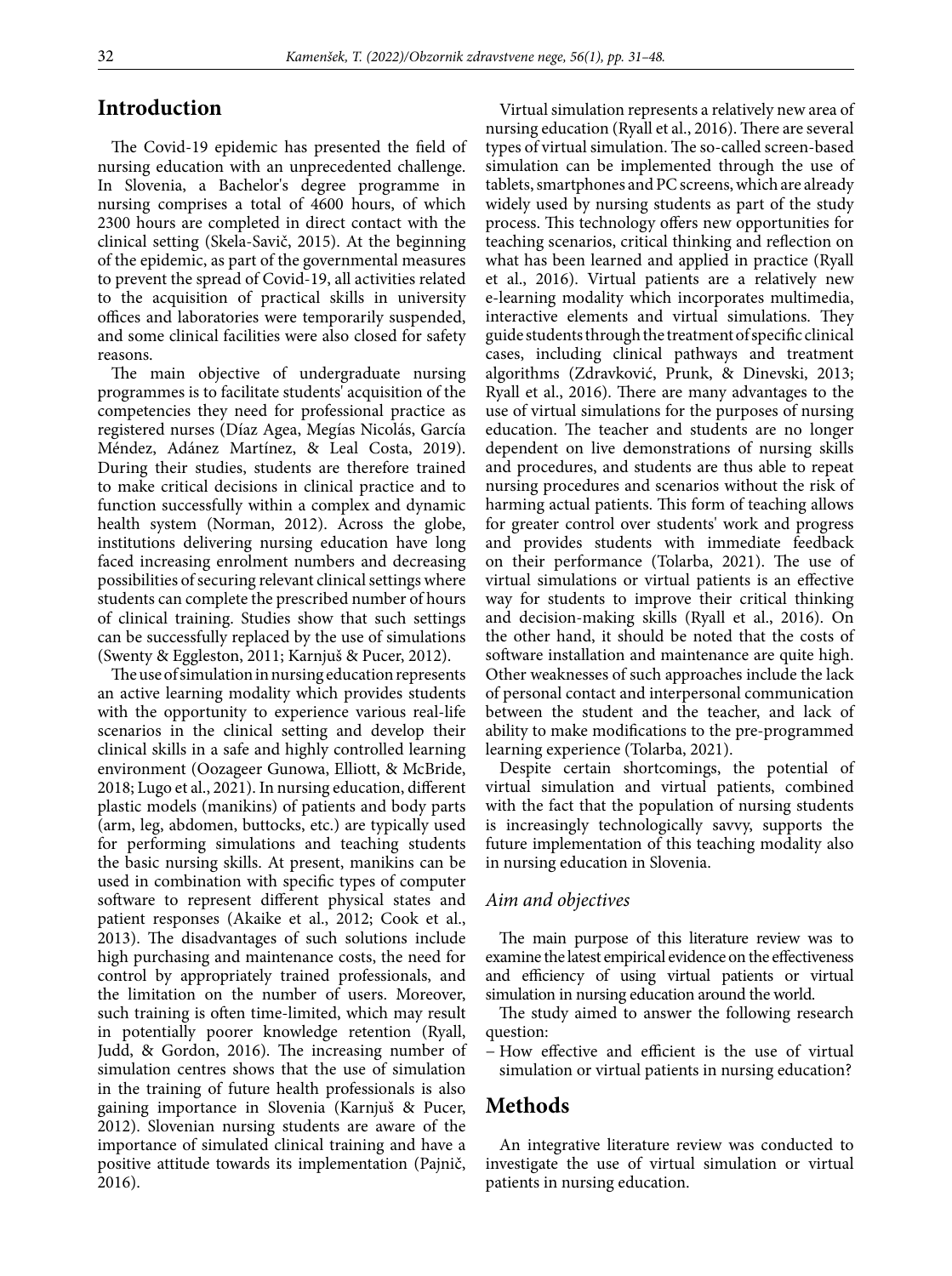#### *Review methods*

The search for English-language articles was conducted in the following bibliographic databases: CINAHL, MEDLINE and ERIC, via the EBSCOhost information service. The search for Slovenianlanguage articles was conducted in the COBIB bibliographic/catalogue database. We used the following keywords and phrases to search for Englishlanguage articles: "virtual patient", "virtual simulation" and "student nurse", and the following keywords and phrases to search for Slovenian-language articles: "virtualni pacient", "virtualna simulacija", "študenti" and "zdravstvena nega". The decision to use this general set of keywords and phrases was made due to the low number of hits in our preliminary database search. We also used the Boolean operators AND and OR. The search for relevant articles was conducted between January 2021 and June 2021.

We limited our search to only include English- and Slovenian-language articles published between 2016 and 2021. We decided on a five-year timeframe as the field of technology is constantly and rapidly evolving, which affects the usability of research results. Our inclusion criteria included availability of articles in full-text format, appropriate methodology used (qualitative, quantitative, mixed methods research), peer-reviewed studies, and use of virtual simulation or virtual patient for learning purposes rather than as methods of the assessment of knowledge acquired through a different learning method. The studies included in the literature review were conducted on



**Figure 1:** PRISMA flow diagram of literature review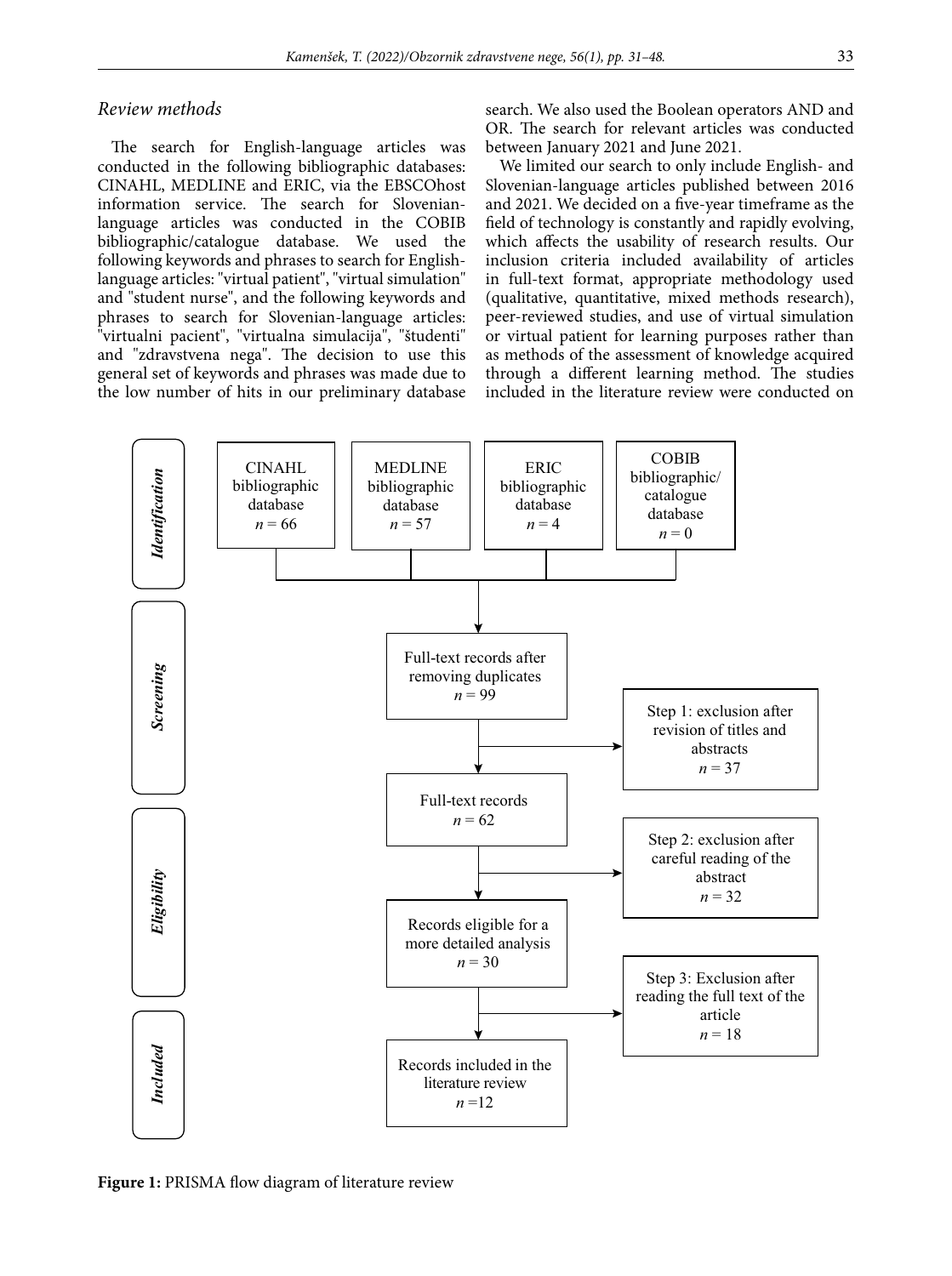populations of nursing students. We excluded articles which did not meet the eligibility criteria related to the field of research, as well as pilot studies, editorials, commentaries, protocols, reviews, letters to the editor, and reports.

#### *Results of the review*

Our literature search yielded 127 electronic records (66 from the MEDLINE bibliographic database, 57 from the CINAHL bibliographic database, 4 from the ERIC bibliographic database). EBSCOhost excluded duplicate entries simultaneously located in the CINAHL, MEDLINE and ERIC bibliographic databases. After removing the duplicates, the number of records was reduced to 99 electronic sources. Our search in the COBIB bibliographic/catalogue database returned no suitable records in Slovenian. The process of article selection is illustrated by the PRISMA (Preferred Reporting Items for Systematic Reviews and Meta-Analyses) diagram (Page et al., 2021).

#### *Quality assessment of the review and description of data processing*

The quality assessment was based on the recommendations by Polit & Beck (2012), who list seven levels of the evidence hierarchy in scientific research. Of our search results, one study was classified as level 2a and the remaining 11 studies as level 2b in this evidence hierarchy. The critical appraisal and content analysis of the studies included in our review followed the Hart (2001) guidelines: we used the spreadsheet form to collect data on the design of the study, the sample used, the educational intervention implemented, the measurement instruments used, and the main findings obtained. For the final content analysis, we used the method of content aggregation and comparison of the findings of individual studies.

### **Results**

Table 1 shows the characteristics of the 12 studies which met our inclusion criteria. Our literature review included seven studies which contained (efficiency) assessments conducted before and after an educational intervention (Foronda, Hudson, & Budhathoki, 2017; Borg Sapiano, Sammut, & Trapani, 2018; Smith et al., 2018; Mabry, Lee, Roberts, & Garrett, 2019; Padilha, Machado, Ribeiro, Ramos, & Costa, 2019; Kang, Kim, Lee, Kim, & Kim, 2020; Kang, Hong, & Lee, 2020) and five studies which only included one assessment (William, Vidal, & John, 2016; Redmond et al., 2020; Lee, Kim, & Eom, 2020; Liu, 2021a; Liu, 2021b). Nearly half of all studies were conducted in the United States (USA), three in Korea (Kang et al., 2020; Kang, Hong, & Lee et al., 2020; Lee et al., 2020) and one in Malta (Borg Sapiano et al., 2018), Portugal (Padilha et

al., 2019), Ireland (Redmond et al., 2020) and Kuwait (William et al., 2016), respectively.

In the studies included in the literature review, virtual simulations or virtual patients were used in different fields of nursing, mainly in mental health nursing (Lee et al., 2020; Liu, 2021a; Liu, 2021b), paediatrics (Kang et al., 2020; Kang, Hong, & Lee, 2020), postnatal and adult care (Padilha et al., 2019; Foronda et al., 2017, Kang, Hong, & Lee, 2020), emergency medicine (Borg Sapiano et al., 2018), and for learning specific skills or procedures (William et al., 2016; Smith et al., 2018; Redmond et al., 2020). In one study (Lee et al., 2020), virtual simulation was performed by means of virtual reality, and in two studies (Mabry et al., 2019; Kang et al., 2020) by means of high fidelity simulation.

#### **Discussion**

There is a growing number of studies focusing on the use of virtual simulations or virtual patients in nursing education. As many as half of the studies included in this review were conducted in the last two years, which may also be related to the outbreak of the Covid-19 epidemic, which caused significant difficulties in conducting training in educational and clinical settings and triggered the search for practical solutions for the implementation of nursing programmes.

The studies included in our review were conducted in the United States, Korea, Malta, Portugal, Ireland and Kuwait. The observed lack of studies conducted in developing countries may be associated with high costs of software and hardware required for the implementation of this educational modality. Six of the studies reviewed examined the effectiveness or efficacy of virtual simulations or virtual patients in terms of cognitive knowledge acquisition. Two of the studies which compared learning through virtual simulations using control groups reported statistically significant differences between the two groups (Padilha et al., 2019; Liu, 2021b), while one study observed no statistically significant differences (Smith et al., 2018). This suggests that virtual simulations are as effective or even more effective than traditional learning methods in terms of cognitive knowledge acquisition. Two studies showed that students made statistically significant knowledge gains compared to the preintervention period, as assessed after the intervention (Foronda et al., 2017; Borg Sapiano et al., 2018). Two studies compared the effectiveness of different forms of virtual simulation (screen-based simulation and 3D simulation using VR glasses) or other forms of virtual education (high fidelity simulation). While the first study reported that the cognitive knowledge attained through virtual simulation was statistically significantly better than that attained through high fidelity simulation (Kang et al., 2020), the second study detected no statistically significant differences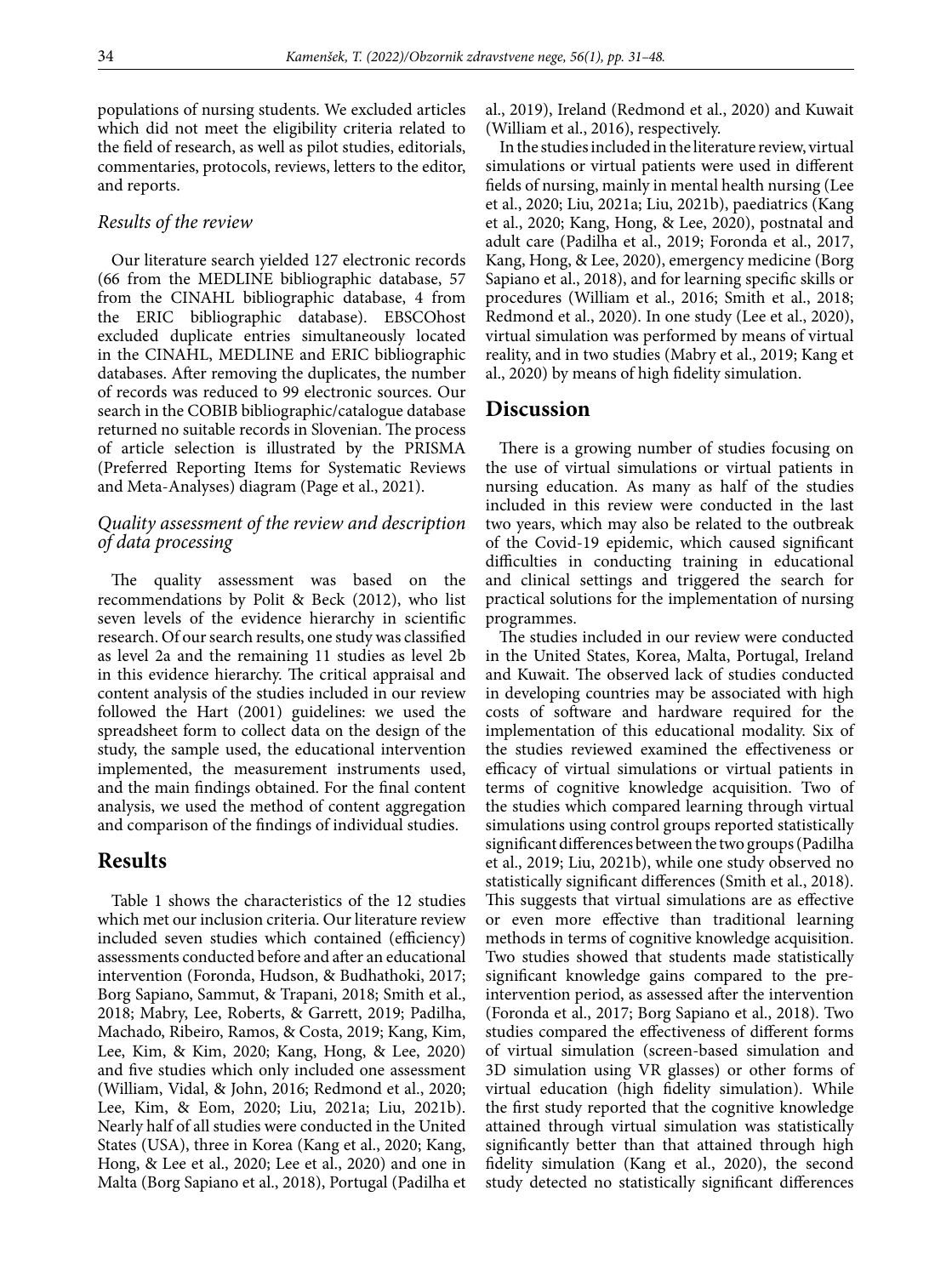|                                        |                                                             |                                                                                                                                    | Table 1: Integrative literature review - characteristics of the studies included in the review                                                                                                                                                   |                                                                                                                                                                                                                                                                                                                                                                                                                                                                          |                                                                                                                                                                                                                                                                                                                                                                                                                                                                                                                                                                                                                                                                              |
|----------------------------------------|-------------------------------------------------------------|------------------------------------------------------------------------------------------------------------------------------------|--------------------------------------------------------------------------------------------------------------------------------------------------------------------------------------------------------------------------------------------------|--------------------------------------------------------------------------------------------------------------------------------------------------------------------------------------------------------------------------------------------------------------------------------------------------------------------------------------------------------------------------------------------------------------------------------------------------------------------------|------------------------------------------------------------------------------------------------------------------------------------------------------------------------------------------------------------------------------------------------------------------------------------------------------------------------------------------------------------------------------------------------------------------------------------------------------------------------------------------------------------------------------------------------------------------------------------------------------------------------------------------------------------------------------|
| <b>Author</b> , State                  | Research design                                             | Sample                                                                                                                             | Intervention                                                                                                                                                                                                                                     | Measuring instrument                                                                                                                                                                                                                                                                                                                                                                                                                                                     | Main findings                                                                                                                                                                                                                                                                                                                                                                                                                                                                                                                                                                                                                                                                |
| Borg Sapiano et<br>al., 2018,<br>Malta | Pre-test/post-test                                          | $n = 166$                                                                                                                          | three scenarios of rapid patient<br>deterioration (cardiac, shock,<br>VS (virtual simulation) with<br>respiratory).                                                                                                                              | assessment. Performance<br>automatically by the VS<br>software with feedback<br>in the VS was assessed<br>Pre-scenario and post-<br>scenario knowledge<br>provided after task<br>completion.                                                                                                                                                                                                                                                                             | was shown to improve both student knowledge<br>and performance in scenarios of rapid patient<br>Prior knowledge was found to have no effect<br>on students' performance in the VS. The VS<br>knowledge. The highest mean performance<br>indicating progress and learning efficiency.<br>improvement $(p < 0.001)$ in post-scenario<br>Students showed statistically significant<br>scores were obtained in the third VS,<br>deterioration.                                                                                                                                                                                                                                   |
| Foronda et al.,<br>2017<br>USA         | Pre-test/post-test                                          | $= 108$<br>n                                                                                                                       | member operating an avatar in<br>30-minute group VS, in which<br>a scenario with a VP (virtual<br>hypertension, followed by a<br>students guided a faculty<br>A one-hour lesson on<br>patient).                                                  | to the VS. A questionnaire<br>on students' satisfaction with<br>affective changes in relation<br>intervention questionnaire<br>A five-item pre- and post-<br>cognitive knowledge, and<br>a questionnaire on their<br>the use of VS in nursing<br>to assess students<br>education.                                                                                                                                                                                        | VS. The VS experience was described as useful<br>and problem-based learning experiences and<br>evidence-based decision-making training for<br>0.001) in their cognitive knowledge after the<br>VS in the future. The VS promoted in-depth<br>Compared to their pre-test scores, students<br>and 82% of the respondents wanted to use<br>made statistically significant progress ( $p <$<br>nursing students.                                                                                                                                                                                                                                                                 |
| Lee et al., 2020<br>Korea              | Post-test research<br>design                                | $\boldsymbol{60}$<br>$\ensuremath{\mathsf{II}}$<br>z                                                                               | schizophrenia and related tasks<br>(use of head-mounted displays)<br>Five VR scenarios simulating<br>clinical symptoms of<br>VR glasses).                                                                                                        | questionnaire (open-ended<br>of VR scenarios: a 17-item<br>quantitative questionnaire<br>Usability and usefulness<br>and a 7-item qualitative<br>questions).                                                                                                                                                                                                                                                                                                             | alternatives compared to conventional nursing<br>simulations. Nursing students rated VR as<br>useful and interesting and confirmed its<br>VR simulations are useful and effective<br>usability for educational purposes.                                                                                                                                                                                                                                                                                                                                                                                                                                                     |
| Kang et al., 2020<br>Korea             | Quasi-experimental<br>pre-test/post-test<br>research design | 54), $\text{Group } 2(n = 69)$<br>and $\text{Group } 3(n = 69)$ .<br>groups: Group $1(n =$<br>divided into three<br>The sample was | completed a VS activity, Group<br>combination of both methods.<br>students caring for children<br>2 completed a HFS activity<br>into three groups: Group 1<br>with asthma were divided<br>After theoretical training,<br>and Group 3 completed a | of confidence in practice (self-<br>the situation, implementation<br>assessment of practical skills)<br>intervention and evaluation).<br>of the intervention) was also<br>with asthma and assessment<br>performance (assessment of<br>on nursing care for children<br>Pre-intervention and post-<br>evaluation which included<br>intervention knowledge<br>assessment (including<br>After the intervention,<br>assessment, planning,<br>students' practical<br>assessed. | the theoretical training. Groups 2 and 3 scored<br>of self-learning opportunities after completing<br>confidence in practice as lower due to the lack<br>statistically significantly ( $p < 0.001$ ) higher in<br>categories. Statistically significant differences<br>observed in students' confidence in practice<br>Differences between the groups were also<br>pre scores average). Groups I and 3 (with<br>$V$ S) obtained higher scores than Group 2<br>Group 3 scored highest in all assessment<br>$(p = 0.026)$ were observed in knowledge<br>$(p < 0.001)$ . Group 2 assessed their self-<br>assessment between the groups (post/<br>performing nursing procedures. |
|                                        |                                                             |                                                                                                                                    |                                                                                                                                                                                                                                                  |                                                                                                                                                                                                                                                                                                                                                                                                                                                                          | Continues                                                                                                                                                                                                                                                                                                                                                                                                                                                                                                                                                                                                                                                                    |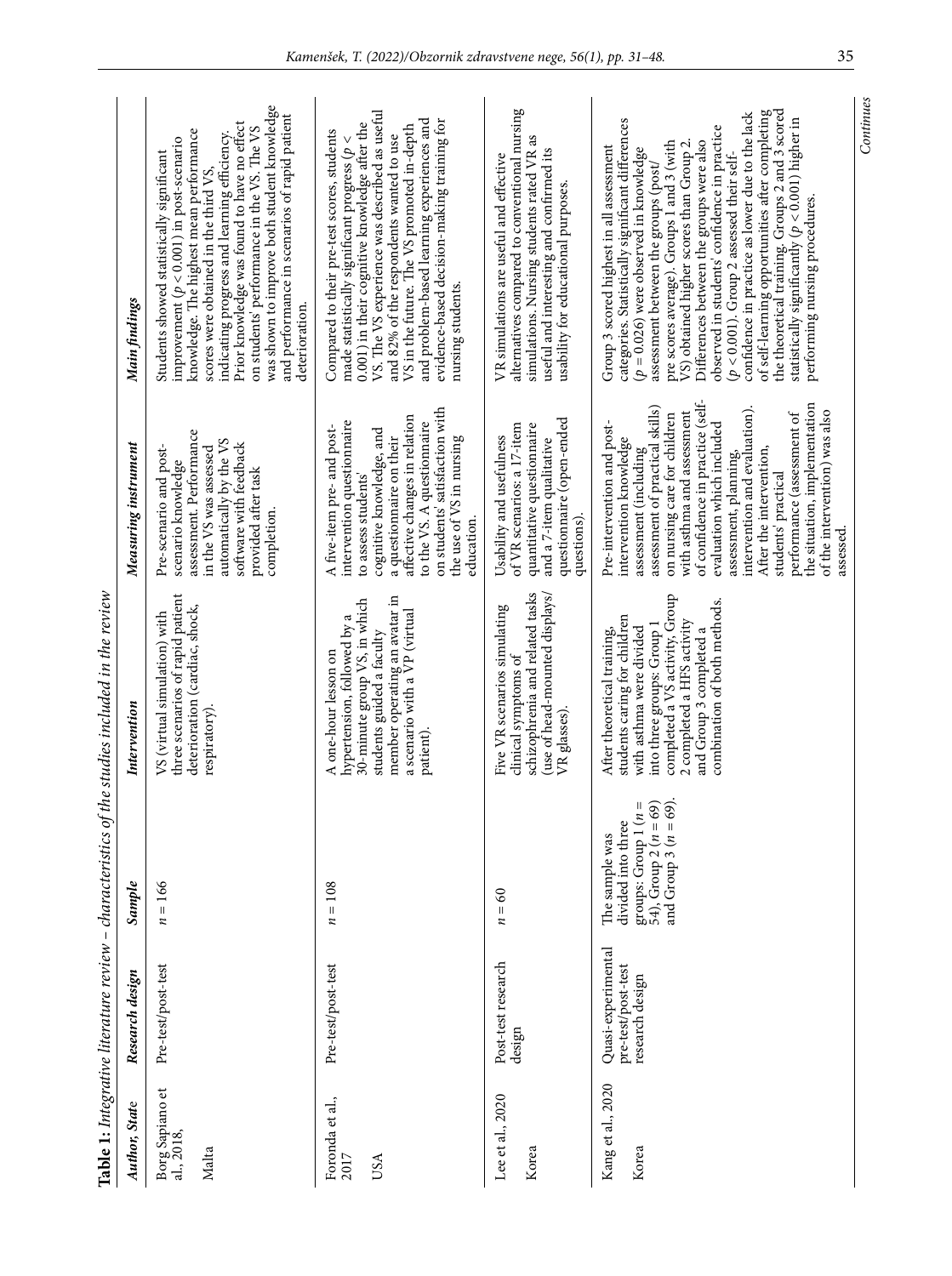| Author, State                       | Research design                                                         | Sample                                                                                                          | Intervention                                                                                                                                                                                                                                                                                                                        | Measuring instrument                                                                                                                                                                                                                                                                                                                                                                           | Main findings                                                                                                                                                                                                                                                                                                                                                                                                                                                                                                                                                                                                                                                                                                                                                                             |
|-------------------------------------|-------------------------------------------------------------------------|-----------------------------------------------------------------------------------------------------------------|-------------------------------------------------------------------------------------------------------------------------------------------------------------------------------------------------------------------------------------------------------------------------------------------------------------------------------------|------------------------------------------------------------------------------------------------------------------------------------------------------------------------------------------------------------------------------------------------------------------------------------------------------------------------------------------------------------------------------------------------|-------------------------------------------------------------------------------------------------------------------------------------------------------------------------------------------------------------------------------------------------------------------------------------------------------------------------------------------------------------------------------------------------------------------------------------------------------------------------------------------------------------------------------------------------------------------------------------------------------------------------------------------------------------------------------------------------------------------------------------------------------------------------------------------|
| Kang, Hong, &<br>Lee, 2020<br>Korea | Pre-test/post-test                                                      | $n = 47$                                                                                                        | held once a week, consisting of<br>five phases (introduction, pre-<br>from maternity nursing, child<br>post-VS quiz, debriefing). VS<br>In the first week of the study,<br>the VS and in the remaining<br>three weeks VS lessons were<br>VS activity quiz, VS activity,<br>preparations were made for<br>nursing and adult nursing. | questionnaire assessing critical<br>independent learning, divided<br>simulation surveys: a 27-item<br>item questionnaire assessing<br>simulation survey: a 13-item<br>into seven subthemes. Post-<br>the impressions of learning<br>the effectiveness of the VS<br>and open questions about<br>Pre-simulation and post-<br>thinking skills and a 45-<br>questionnaire assessing<br>through VS. | observed in the assessment of critical thinking<br>contact and would have preferred the VS to be<br>more relaxed at home, they missed the human<br>0.881) before and after the VS, but statistically<br>clinical training. While students felt safer and<br>assessment of patient status, critical thinking,<br>decision-making, and grasp of the topic, and<br>through VS $(p = 0.032)$ . Students confirmed<br>assessment of the subtheme of independent<br>significant differences were observed in the<br>No statistically significant differences were<br>$(p = 0.872)$ and independent learning $(p =$<br>that the VS activities were useful prior to<br>learning (selection of learning resources)<br>that the VS activities improved their<br>available in their native language. |
| Liu, 2021a<br>USA                   | Prospective cohort<br>study                                             | simulation cohort $(n =$<br>149), non-simulation<br>into two cohorts:<br>cohort $(n = 150)$ .<br>Sample divided | disorder, schizophrenia) before<br>attending the lecture on mental<br>withdrawal syndrome, bipolar<br>activities (severe anxiety<br>and depression, alcohol<br>participated in five VS<br>The simulation cohort<br>health nursing.                                                                                                  | Mental Health Literacy Survey<br>The Australian National<br>instrument                                                                                                                                                                                                                                                                                                                         | about the long-term outcomes for patients with<br>regarding the long-term outcomes for patients<br>schizophrenia. The simulation cohort assessed<br>patient outcomes more optimistically than the<br>with depression and reduced their pessimism<br>0.003). The VS improved students' optimism<br>After the VS, the simulation cohort reported<br>Ш<br>the prognosis of people with depression (p<br>greater compassion and better insight into<br>non-simulation cohort ( $\bar{p}$ < 0.01).                                                                                                                                                                                                                                                                                             |
| Liu, 2021b<br>USA                   | Prospective cohort<br>study                                             | simulation cohort $(n =$<br>149), non-simulation<br>into two cohorts:<br>cohort $(n = 150)$<br>Sample divided   | disorder, schizophrenia) before<br>attending the lecture on mental<br>withdrawal syndrome, bipolar<br>activities (severe anxiety<br>and depression, alcohol<br>participated in five VS<br>The simulation cohort<br>health nursing.                                                                                                  | intervention, the Australian<br>Literacy Survey instrument<br>National Mental Health<br>One year after the VS<br>was used.                                                                                                                                                                                                                                                                     | ( $p$ < 0.05). These findings support the use of<br>depression and schizophrenia after one year<br>$\sqrt{v}$ S in undergraduate mental health nursing<br>education with active faculty involvement.<br>Students in the simulation cohort showed<br>a significant increase in the knowledge of<br>available treatment options for managing                                                                                                                                                                                                                                                                                                                                                                                                                                                |
| Mabry et al.,<br>2019<br>USA        | Quasi-experimental<br>pre-test/post-test<br>cross-sectional<br>research | divided into three<br>Sample $(n = 151)$<br>cohorts.                                                            | up to a certain score, with the<br>same scenario subsequently<br>repeated using HFS.<br>repetitions of VS scenarios<br>All cohorts performed                                                                                                                                                                                        | An anonymous modified 10-<br>item self-efficacy survey pre-<br>VS and post-HFS.                                                                                                                                                                                                                                                                                                                | scores in all three cohorts ( $p = 0.001$ , $p = 0.037$ ,<br>which included teamwork, collaboration and<br>of VS increased student engagement in HFS,<br>$p = 0.005$ ). According to the results, the use<br>significantly increased student self-efficacy<br>The VS followed by HFS statistically<br>communication and clinical skills.                                                                                                                                                                                                                                                                                                                                                                                                                                                  |

*Continues*

Continues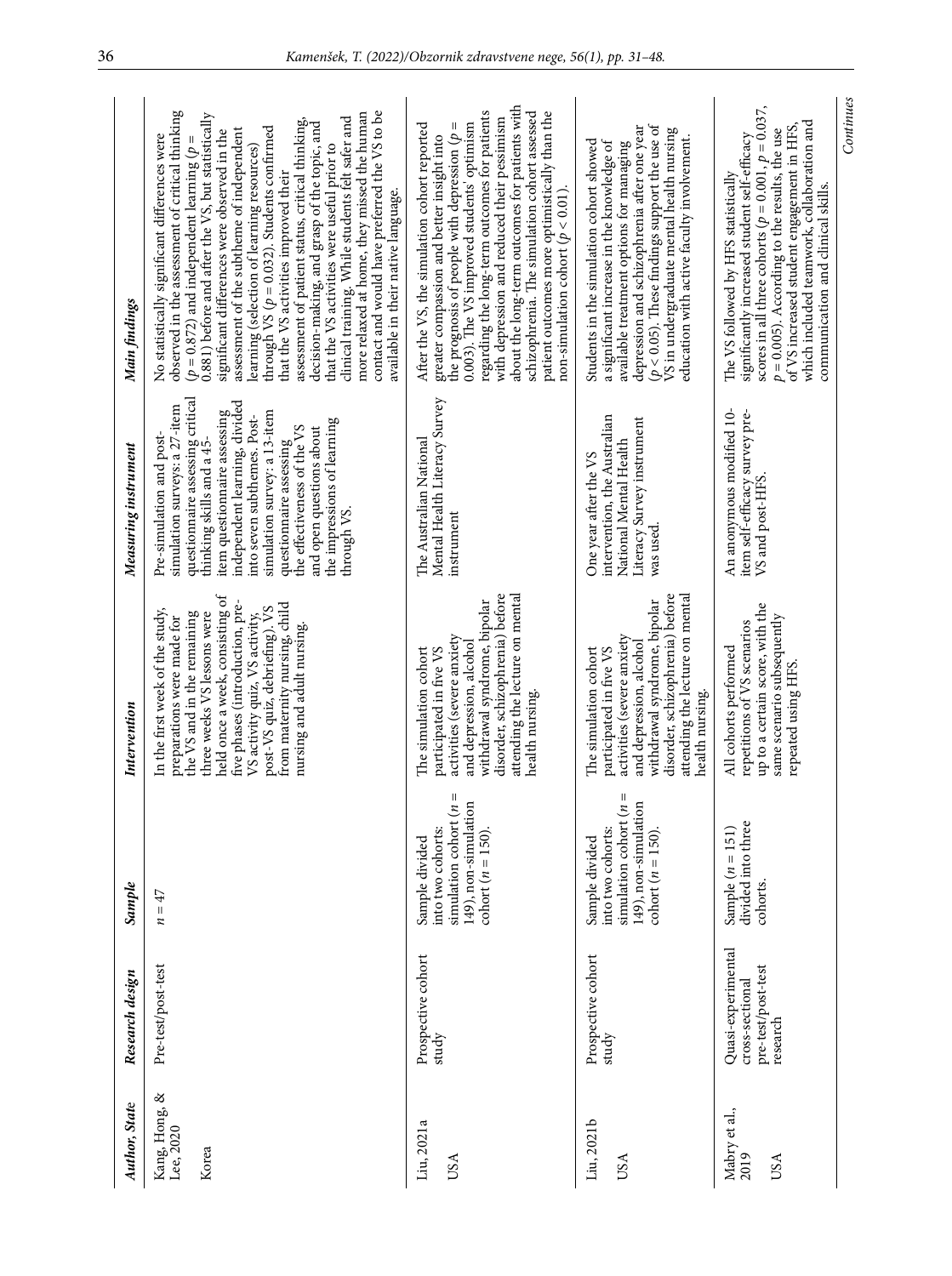| Author, State                       | Research design                                                       | Sample                                                                                                                                                | Intervention                                                                                                                                                                                                                                                                            | Measuring instrument                                                                                                                                                                                                                                                                                                                                                         | Main findings                                                                                                                                                                                                                                                                                                                                                                                                                                                                                                                   |
|-------------------------------------|-----------------------------------------------------------------------|-------------------------------------------------------------------------------------------------------------------------------------------------------|-----------------------------------------------------------------------------------------------------------------------------------------------------------------------------------------------------------------------------------------------------------------------------------------|------------------------------------------------------------------------------------------------------------------------------------------------------------------------------------------------------------------------------------------------------------------------------------------------------------------------------------------------------------------------------|---------------------------------------------------------------------------------------------------------------------------------------------------------------------------------------------------------------------------------------------------------------------------------------------------------------------------------------------------------------------------------------------------------------------------------------------------------------------------------------------------------------------------------|
| Padilha et al.,<br>Portugal<br>2019 | pre-test and 2 post-<br>control trial with a<br>A randomised<br>tests | experimental group ( <i>n</i><br>= 21), control group ( <i>n</i><br>= 21).<br>patient with hypoxia:<br>$\mathfrak{a}$<br>Students treating            | in the same timeframe using<br>processed the same content<br>a low-fidelity simulator in a<br>VS, and the control group<br>The experimental group<br>learned with the help of<br>realistic environment.                                                                                 | assessment of students' level of<br>efficacy after completion of the<br>months after the intervention),<br>after the intervention, and two<br>and clinical reasoning (before<br>satisfaction with the learning<br>intervention, immediately<br>modality and of their self-<br>Assessment of knowledge<br>educational intervention.                                           | 0.001). No statistically significant differences in<br>months after the intervention ( $p = 0.02$ ), as well<br>significant progress in knowledge immediately<br>the assessment of self-efficacy were observed<br>after the educational intervention ( $p = 0.001$ )<br>The experimental group showed statistically<br>as a higher level of learning satisfaction ( $p <$<br>and also in the follow-up assessment two<br>between the groups $(p = 0.9)$ .                                                                       |
| Redmond et al.,<br>Ireland<br>2020  | A cross-sectional<br>study                                            | $= 148$<br>z                                                                                                                                          | to assess, plan and manage the<br>A VP which required students<br>care of a chronic venous leg<br>ulcer.                                                                                                                                                                                | questions about learning with<br>Care Competency Outcomes<br>CETLQuestionnaire, Wound<br>Questionnaire, open-ended<br>Reusable Learning Object<br>Post-intervention<br>the use of the VP.                                                                                                                                                                                    | an effective educational method for increasing<br>to practice their nursing skills and consolidate<br>students assessed the VP-based simulation as<br>the theoretical content in a safe environment<br>wound care competency. It enabled students<br>or availability of clinical practice, space and<br>Analysis of the questionnaires showed that<br>that was not affected by lack of resources<br>qualified staff.                                                                                                            |
| Smith et al., 2018<br>USA           | experimental study<br>measurements<br>with repeated<br>A quasi-       | h and<br>$B(n = 58)$ and control<br>groups: intervention<br>randomised to three<br>groups A $(n = 59)$<br>group C ( $n = 55$ ).<br>Sample $(n = 197)$ | through an online module and<br>using head-mounted displays/<br>Group C - traditional printed<br>were then divided into three<br>using computer and mouse,<br>perform decontamination<br>groups: Group A - 3D VS<br>VR glasses, Group B - VS<br>Students learned how to<br>instructions | cognitive learning. A post-<br>intervention and at 6-months<br>their satisfaction and overall<br>demographic questionnaire<br>experimental groups were<br>and 20-item test to assess<br>and practical skills. The<br>invited to participate in<br>of cognitive knowledge<br>focus groups to discuss<br>experience with the VS.<br>follow-up assessment<br>A pre-intervention | $p = 0.006$ ). The students were satisfied with the<br>VS. The 3D VS using VR glasses was described<br>months (Groups A and C: $p < 0.001$ ; Group B:<br>as a more interesting and interactive learning<br>the development of best practice approaches<br>learning method for simulated learning, but<br>Significant progress in all post-intervention<br>assessments in all three groups (all three<br>experience. VS represents an alternative<br>groups $p < 0.001$ ), retained also after six<br>requires further research. |
| William et al.,<br>Kuwait<br>2016   | experimental study,<br>control group<br>A quasi-                      | $\exp$ erimental group $(n$<br>a control group<br>$(n = 33)$ and an<br>62)<br>Sample $(n =$<br>divided into<br>$= 29$ .                               | learned phlebotomy using VR<br>simulations, while the control<br>approach using a simulated<br>group used a traditional<br>The intervention group<br>plastic arm.                                                                                                                       | skills for the implementation<br>the procedure by steps and<br>standardised checklist of<br>of phlebotomy assessing<br>demographic data and a<br>the overall accuracy of<br>A questionnaire on<br>participants' socio-<br>performance.                                                                                                                                       | procedure using a skills checklist for individual<br>groups ( $p < 0.005$ ). Both groups achieved high<br>differences in performance between the two<br>results in the assessment of the phlebotomy<br>Both methods were shown to be effective.<br>There were no statistically significant<br>steps of the procedure.                                                                                                                                                                                                           |
|                                     |                                                                       |                                                                                                                                                       |                                                                                                                                                                                                                                                                                         | Legend: n – number; VS – virtual simulation; HFS – high fidelity simulation; VR – virtual reality; USA – United States of America; p – statistical significance                                                                                                                                                                                                              |                                                                                                                                                                                                                                                                                                                                                                                                                                                                                                                                 |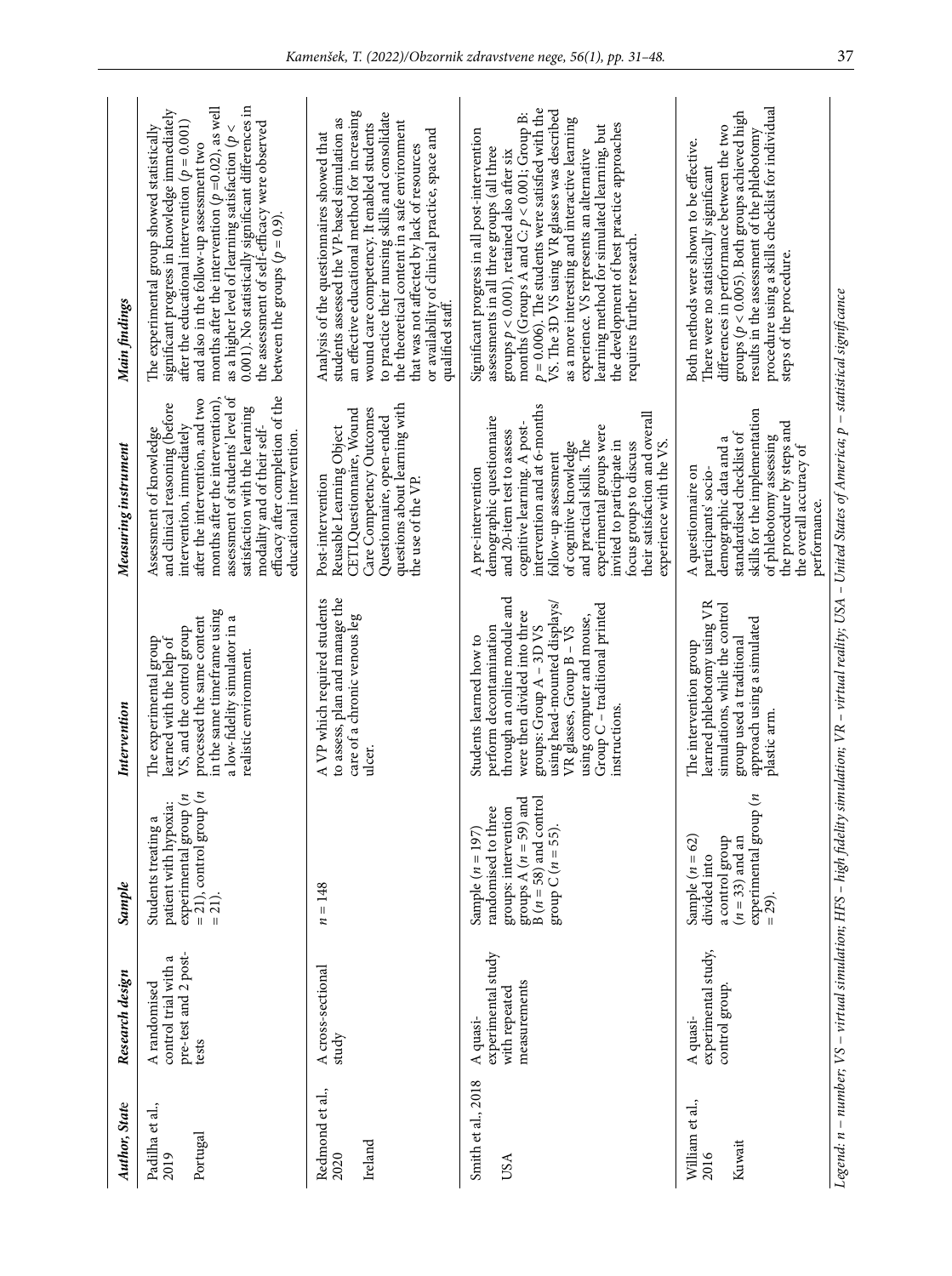in cognitive knowledge (Smith et al., 2018). It can thus be summarised that a screen-based virtual simulation is equally or more effective at cognitive knowledge acquisition than more expensive virtual simulation methods or high fidelity simulations which require additional hardware and computer software.

Three studies investigated the effectiveness or efficiency of learning with virtual simulations or virtual patients. There were no statistically significant differences in student performance in nursing procedures between the experimental and control groups (William et al., 2016, Smith et al., 2018). Interestingly, one study (Kang et al., 2020) found that although learning through virtual simulation did result in higher scores on knowledge assessments, participants scored statistically significantly lower on practical performance of nursing procedures than when using other learning methods (virtual simulation combined with high fidelity simulation, or high fidelity simulation only). We found that the efficiency of virtual simulation in performing nursing procedures is comparable to that of traditional learning methods. However, it is also advisable to combine them with high fidelity simulation, as in one of the studies reviewed (Kang et al., 2020), the group which learned through a combination of virtual simulation and high fidelity simulation achieved the highest scores in all assessment sets. Similar results were also reported by Mabry et al. (2019), namely that virtual simulation followed by high fidelity simulation resulted in statistically significant increases in student engagement, teamwork, collaboration, and communication and clinical skills. It is therefore reasonable to consider integrating the two modalities, as virtual simulation allows for the repetition of learning activities in a safe environment, while high fidelity simulation provides a realistic representation of the clinical environment and practical nursing procedures.

Five studies investigated the effects of virtual simulation or virtual patients on the affective domain of knowledge, self-efficacy ratings and sense of competence. Two studies assessing self-efficacy reported no statistical differences in self-perceived efficacy between participating groups, regardless of learning modality. Mabry et al. (2019) observed statistically significant differences in students' perceptions of self-efficacy when high fidelity simulation was used after virtual simulation. This again confirms the aforementioned recommendation to combine virtual simulation with high fidelity simulation. It is also important to note that in one of the studies reviewed, participants who had learned through virtual simulations showed statistically significantly higher levels of compassion, better insight into the prognosis of people with depression, and more optimistic assessment of patient outcomes compared to the control group (Liu, 2021a). In one study, students reported that virtual simulation provided in-depth and problem-based learning experiences (Foronda et al., 2017), while in another study students described the use of a virtual patient as an effective method to increase their competency in wound care (Redmond et al., 2020).

Students were found to rate education through virtual simulation or a virtual patient as positive in all studies which focused on student feedback (Foronda et al., 2017; Smith et al., 2018; Kang, Hong, & Lee, 2020; Lee et al., 2020). Students felt more confident and relaxed in their home environment; virtual simulation improved their understanding of the content, and they rated it as a useful educational method before undertaking clinical training (Kang, Hong, & Lee, 2020).

Learning in a virtual environment is safe compared to the real environment and does not pose a threat to patients. It allows students to practice their skills repeatedly and revise the theoretical content in an environment that is not affected by lack of resources or availability of clinical practice, space constraints or lack of specialist staff. In addition, the virtual environment can effectively replicate real-life nursing situations that students will encounter in the clinical setting, and can thus effectively replace the practice of clinical decision-making in existing simulation environments in university laboratories. Virtual simulations or virtual patients are not limited by the number of repetitions a student can complete, which increases their learning efficiency. This was also confirmed in the study by Borg Sapiano et al. (2018), who highlighted the gradual approach to learning, progression and attainment, as students obtained the highest scores after the last repetition.

The effects of education through virtual simulations are long-lasting. This was confirmed in a study by Liu (2021b), who investigated long-term effects of virtual simulation one year after the intervention. Students in the simulation cohort showed a significant increase in knowledge and acceptance of available treatments for managing depression and schizophrenia (Liu, 2021b). Similarly, two other studies reviewed found that the group using virtual simulation retained their knowledge to a statistically significant degree after two months (Padilha et al., 2019) and six months (Smith et al., 2018). It is also necessary to highlight the shortcomings of this learning method. Students (Kang, Honga, & Lee, 2020) pointed out that they missed real human contact when learning through virtual simulations and that they wanted virtual simulations to be delivered in their native language.

A systematic review of the literature on the use of virtual simulations in nursing education, which included 23 studies published between 2010 and 2020, reached similar conclusions to our research. The author of this systematic review recommends that all nursing educators support the possibility of integrating virtual simulations into the nursing curriculum (Tolarba, 2021).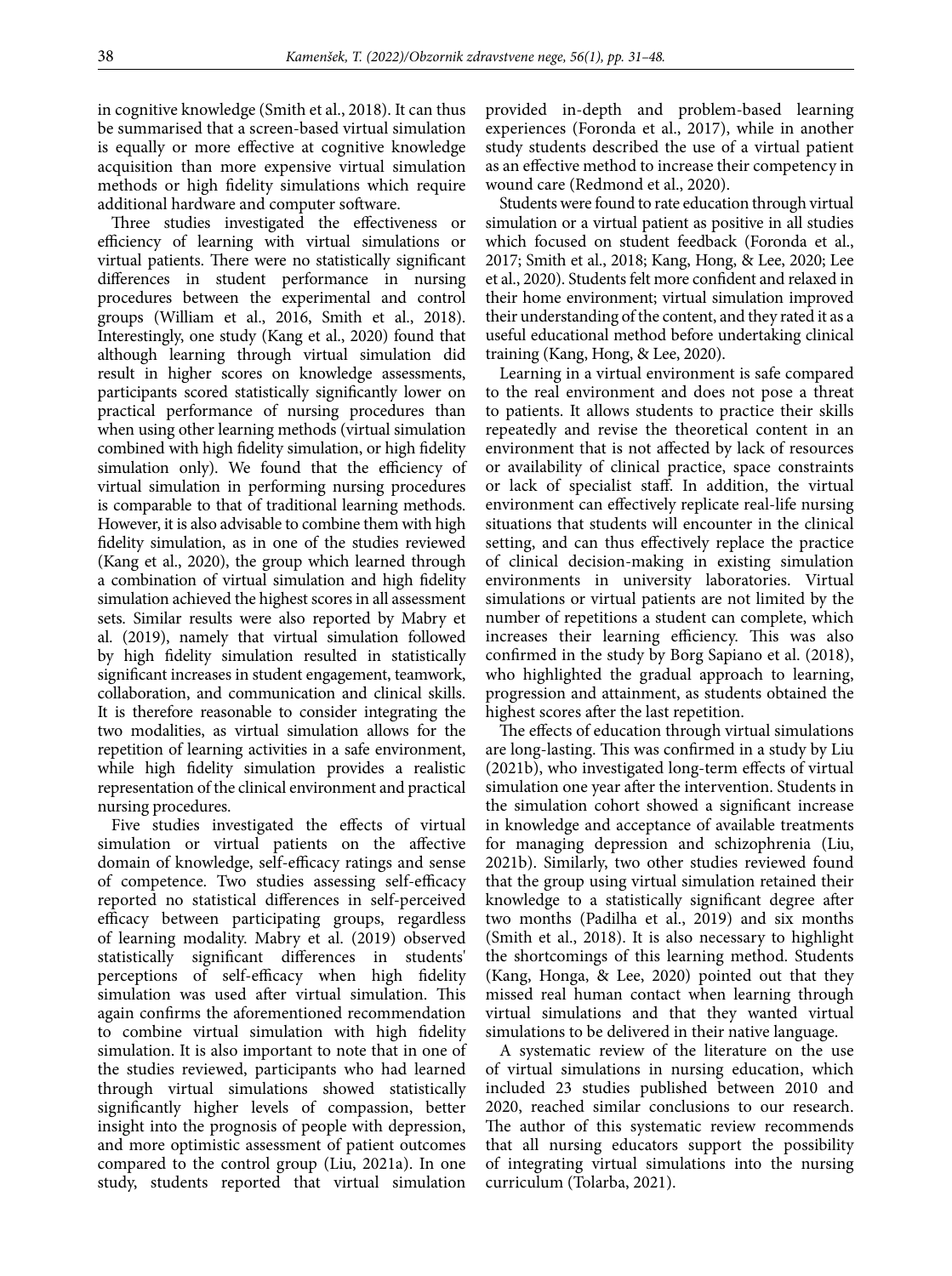Nursing education would benefit greatly from educational approaches that use virtual simulation or virtual patients for both learning and research purposes (Foronda et al., 2017). However, to reach more robust conclusions in this field, more high-quality longitudinal research should be conducted on larger samples. It will also be a challenge for future nursing education providers to determine which contents of the curriculum virtual simulation or virtual patients can complement, which they can completely replace, and which contents cannot be transferred to the virtual environment due to the nature and specificities of the field.

We see the limitations of our study in the selected five-year timeframe, the inclusion of articles in fulltext and the decision to search for records only in the selected databases. This resulted in a limited number of studies included in the review. These studies were also conducted on small samples and included brief educational interventions. This may have led to broader conclusions and generalisation of the research findings. When interpreting the results, the subjectivity of participants' self-assessment should also be taken into account. The quality of the studies reviewed was assessed using evidence hierarchy, and the results of our literature review might have been different if we had used assessment tools for this purpose.

### **Conclusion**

The Covid-19 epidemic has posed a challenge to nursing education and prompted researchers to consider the possibility of introducing new and innovative learning methods. One such possibility is the introduction of virtual simulation or virtual patients. Through this literature review, we have demonstrated the effectiveness of this learning method in nursing education for the acquisition of both cognitive and affective knowledge, the practical implementation of nursing procedures, and the assessment of self-efficacy and competence. According to our results, students are satisfied with this form of training and evaluate it positively. This area of research is a fertile field for conducting further research and, based on new findings, also for redesigning current learning environments. We can conclude that virtual simulation or virtual patients have the potential to complement the existing educational methods by helping students to make more confident clinical decisions and shortening the time they need to put them into practice.

*Slovenian translation/Prevod v slovenščino*

### **Uvod**

Epidemija koronavirusne bolezni (covid-19) je postavila nov izziv na področju izobraževanja študentov zdravstvene nege. Študij zdravstvene nege v Sloveniji obsega 4600 ur, od tega kar 2300 ur v neposrednem stiku s kliničnim okoljem (Skela-Savič, 2015). Ob začetku epidemije so se zaradi vladnih ukrepov za preprečevanje širjenja covida-19 dejavnosti, povezane s pridobivanjem praktičnega znanja v kabinetih in laboratorijih fakultet, začasno prekinile, vrata pa so zaradi varnosti zaprle tudi določene klinične ustanove.

Pridobitev ustreznih kompetenc za opravljanje poklica diplomirane medicinske sestre/zdravstvenika je glavni cilj študija zdravstvene nege (Díaz Agea et al., 2019). Med študijem je študente treba usposobiti, da bodo kritično sprejemali klinične odločitve ter bodo po študiju uspešno delovali v kompleksnem in dinamičnem zdravstvenem sistemu (Norman, 2012). Institucije, ki izvajajo učne programe s področja zdravstvene nege, se tako v tujini kot tudi pri nas že dalj časa soočajo z vse večjim številom vpisanih študentov in vedno manjšim številom ustreznih kliničnih okolij, v katerih študenti lahko opravljajo predpisano število ur kliničnega usposabljanja, kar se uspešno nadomešča s pomočjo izvajanja simulacij (Swenty & Eggleston, 2011; Karnjuš & Pucer, 2012).

Uporaba simulacij pri izobraževanju študentov zdravstvene nege je aktivna oblika poučevanja, pri katerem so študenti izpostavljeni različnim scenarijem resničnega življenja in kliničnega okolja. Ob tem razvijajo svoje klinične veščine, hkrati pa je učno okolje varno in dobro nadzorovano (Oozageer Gunowa, Elliott, & McBride, 2018; Lugo et al., 2021). V zdravstveni negi se za izvajanje simulacij in učenje osnovnih kliničnih spretnosti večinoma uporabljajo različni plastični modeli (lutke) pacientov ter posameznih delov telesa (roka, noga, trebuh, zadnjica …). Danes so nekatere lutke v povezavi z drugo računalniško in programsko opremo sposobne prikazati različna fizična stanja in odzive pacientov (Akaike et al., 2012; Cook et al., 2013). Njihova slabost je, da so stroški nakupa in vzdrževanja visoki, njihovo uporabo in scenarije morajo nadzirati ustrezno usposobljene osebe, sočasno pa jih lahko uporablja majhno število ljudi. Usposabljanje ima največkrat omejen čas, kar lahko vpliva na manjšo zmožnost pomnjenja sodelujočih (Ryall, Judd, & Gordon, 2016). Naraščajoče število simulacijskih centrov dokazuje, da tudi v Sloveniji simulacije v izobraževanju bodočih zdravstvenih delavcev dobivajo vse večji pomen (Karnjuš & Pucer, 2012). Prav tako se slovenski študenti zdravstvene nege zavedajo pomena simuliranega kliničnega usposabljanja in imajo pozitiven pristop k izvajanju slednjega (Pajnič, 2016).

Razmeroma novo področje izobraževanja v zdravstveni negi je virtualna simulacija (Ryall et al., 2016). Obstaja več vrst virtualnih simulacij. Izvajanje tako imenovane zaslonske simulacije lahko poteka na zaslonih tabličnih računalnikov, telefonov in osebnih računalnikov, ki jih študenti zdravstvene nege znotraj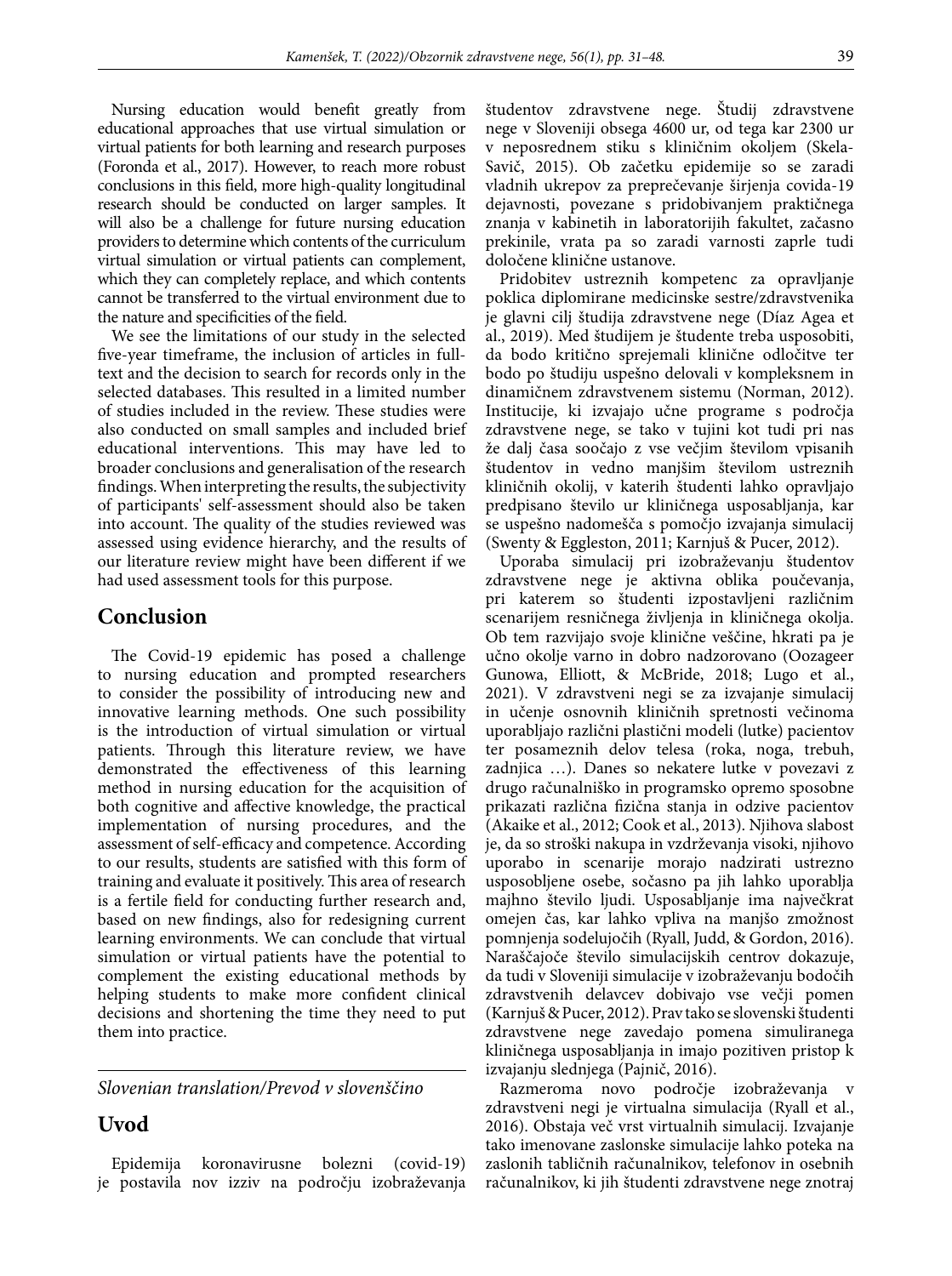študijskega procesa v veliki večini že uporabljajo. Ta tehnologija ponuja nove možnosti za poučevanje scenarijev, kritično razmišljanje ter razmišljanje o pridobljenih izkušnjah in praksi (Ryall et al., 2016). Virtualni pacienti so relativno nova e-izobraževalna tehnologija, ki v učnem procesu uporablja multimedijske, interaktivne elemente in virtualno simulacijo. Študente lahko vodijo skozi obravnavo specifičnih kliničnih primerov, vključujoč klinične poti in terapevtske algoritme (Zdravković, Prunk, & Dinevski, 2013; Ryall et al., 2016). Uporaba virtualnih simulacij z namenom izobraževanja v zdravstveni negi ima številne prednosti. Študent in izvajalec učnega procesa nista več vezana na prikaz negovalnih veščin in izvajanje postopkov v živo, prav tako pa ta oblika v primerjavi z učenjem na pravem pacientu dovoljuje študentovo ponavljanje postopkov in scenarijev brez kakršne koli škode. Ta oblika poučevanja omogoča večji nadzor nad delom in napredovanjem študenta ter mu nudi takojšno povratno informacijo o njegovi uspešnosti (Tolarba, 2021). Z uporabo virtualnih simulacij ali virtualnih pacientov študenti dobro krepijo spretnost kritičnega mišljenja in odločanja (Ryall et al., 2016). Pri tem je treba izpostaviti, da so stroški namestitve in vzdrževanja programov visoki. Kot glavni slabosti se izpostavljata še pomanjkanje osebnega stika in medosebne komunikacije med študentom in izvajalcem učnega procesa ter nezmožnost sprotnega spreminjanja učne izkušnje, ki je že vnaprej programirana (Tolarba, 2021).

Kljub določenim pomanjkljivostim se zaradi potenciala, ki ga imajo virtualne simulacije in virtualni pacienti, ter dejstva, da populacija študentov zdravstvene nege postaja vse bolj tehnološko spretna in izobražena, večajo možnosti implementacije te pedagoške metode pri izvajanju študija zdravstvene nege v prihodnosti tudi v Sloveniji.

### *Namen in cilji*

Namen pregleda literature je bil preučiti najnovejše empirične ugotovitve o učinkovitosti oziroma uspešnosti uporabe virtualnih pacientov ali virtualnih simulacij pri izobraževanju študentov zdravstvene nege po svetu.

Cilj raziskave je bil odgovoriti na raziskovalno vprašanje:

− Kakšna je učinkovitost oziroma uspešnost izobraževanja s pomočjo virtualnih simulacij ali virtualnih pacientov pri študiju zdravstvene nege?

### **Metode**

Uporabljen je bil integrativni pregled literature, ki obravnava uporabo virtualnih simulacij ali virtualnih pacientov pri izobraževanju študentov zdravstvene nege.

#### *Metode pregleda*

Iskanje člankov v angleškem jeziku je potekalo po objavah iz bibliografskih baz CINAHL, MEDLINE in ERIC, z uporabo informacijske storitve EBSCOhost. Iskanje slovenskih člankov je potekalo v kataložnobibliografski bazi podatkov COBIB. Iskanje člankov je potekalo s pomočjo ključnih besed in besednih zvez v angleškem jeziku: »virtual patient«, »virtual simulation« in »student nurse«, za iskanje v slovenskem jeziku pa smo uporabili ključne besede in besedne zveze: »virtualni pacient«, »virtualna simulacija«, »študenti« in »zdravstvena nega«. Za splošen nabor ključnih besed in besednih zvez smo se odločili zaradi majhnega števila zadetkov po predhodnem pregledovanju podatkovnih baz. Pri iskanju smo si pomagali tudi s pomočjo Boolovih operatorjev AND (IN) in OR (ALI). Iskanje literature smo izvedli v obdobju od januarja 2021 do junija 2021.

Rezultati so bili omejeni na angleški in slovenski jezik ter obdobje objave vira med letoma 2016 in 2021. Za časovno okno petih let smo se odločili, ker področje tehnologije nenehno zelo napreduje, zato tudi uporabnost rezultatov tovrstnih raziskav hitro zastara. Vključitveni kriteriji so bili še dostopnost celotnega besedila člankov, ustrezna metodologija člankov (kvalitativne, kvantitativne, mešane metode), recenzirane publikacije ter to, da sta bila v raziskavi virtualna simulacija ali virtualni pacient uporabljena za način učenja, ne pa kot način preverjanja usvojenega znanja neke druge učne metode. Opazovana populacija v raziskavah so bili študenti zdravstvene nege. Izključeni so bili članki, ki se vsebinsko niso skladali s področjem našega raziskovanja, pilotne študije, uvodniki, komentarji, protokoli, pregledi, pisma uredniku in poročila.

### *Rezultati pregleda*

Z iskanjem smo pridobili 127 elektronskih zadetkov (66 iz bibliografske baze MEDLINE, 57 iz bibliografske baze CINAHL, 4 iz bibliografske baze ERIC). EBSCOhost je izključil podvojene zadetke, ki bi se nahajali v bibliografskih bazah CINAHL, MEDLINE in ERIC hkrati. Po izločitvi dvojnikov nam je ostalo 99 elektronskih virov. V kataložno-bibliografski bazi podatkov COBIB nismo našli primernih virov v slovenskem jeziku. Proces izbire člankov je prikazan s pomočjo diagrama PRISMA (Preferred Reporting Items for Systematic Reviews and Meta-Analyses) (Page et al., 2021) (Slika 1).

#### *Ocena kakovosti pregleda in opis obdelave podatkov*

Oceno kakovosti smo določili po Politu & Becku (2012), ki navajata sedem nivojev hierarhije dokazov v znanstvenoraziskovalnih delih. Eno enoto literature smo uvrstili v nivo 2a, ostalih 11 enot pa v nivo 2b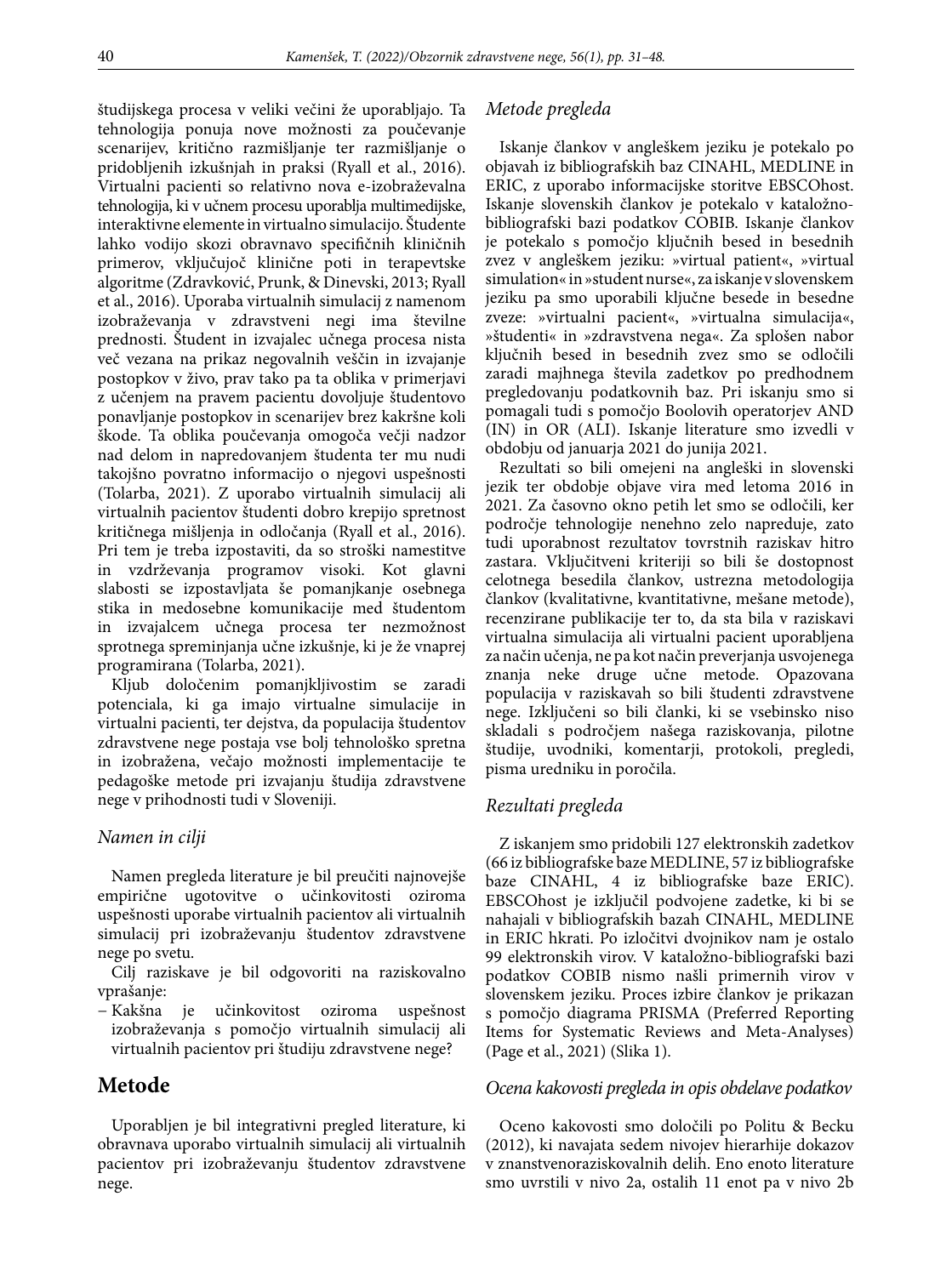

**Slika 1:** Diagram PRISMA poteka raziskave

hierarhije dokazov. Pregled virov in analiza vsebine sta sledila smernicam Harta (2001), pri čemer smo pri posameznih raziskavah najprej tabelarično izpisali podatke o zasnovi raziskave, vključenem vzorcu, intervenciji izobraževanja, ki je bila del raziskave, uporabljenih merskih instrumentih ter temeljnih ugotovitvah. Končno analizo vsebine smo dobili z metodo vsebinskega združevanja in primerjave ugotovitev posameznih raziskav.

# **Rezultati**

Tabela 1 prikazuje značilnosti 12 raziskav, ki so ustrezale našim vključitvenim kriterijem. Vključenih je bilo sedem raziskav z meritvami pred intervencijo izobraževanja in po njej (Foronda, Hudson, & Budhathoki, 2017; Borg Sapiano, Sammut, & Trapani, 2018; Smith et al., 2018; Mabry, Lee, Roberts, & Garrett, 2019; Padilha, Machado, Ribeiro, Ramos, & Costa, 2019; Kang, Kim, Lee, Kim, & Kim, 2020; Kang, Hong, & Lee, 2020) ter pet raziskav, ki so vključevale samo eno meritev (William, Vidal, & John, 2016; Redmond et al., 2020; Lee, Kim, & Eom, 2020; Liu, 2021a; Liu, 2021b). Skoraj polovica raziskav je bila opravljenih v Združenih državah Amerike (ZDA), tri v Koreji (Kang et al., 2020; Kang, Hong, & Lee et al., 2020; Lee et al., 2020), po ena pa na Malti (Borg Sapiano et al., 2018), Portugalskem (Padilha et al., 2019), Irskem (Redmond et al., 2020) in v Kuvajtu (William et al., 2016).

V vključenih raziskavah so se virtualne simulacije ali virtualni pacienti uporabljali na različnih področjih zdravstvene nege, največ na področju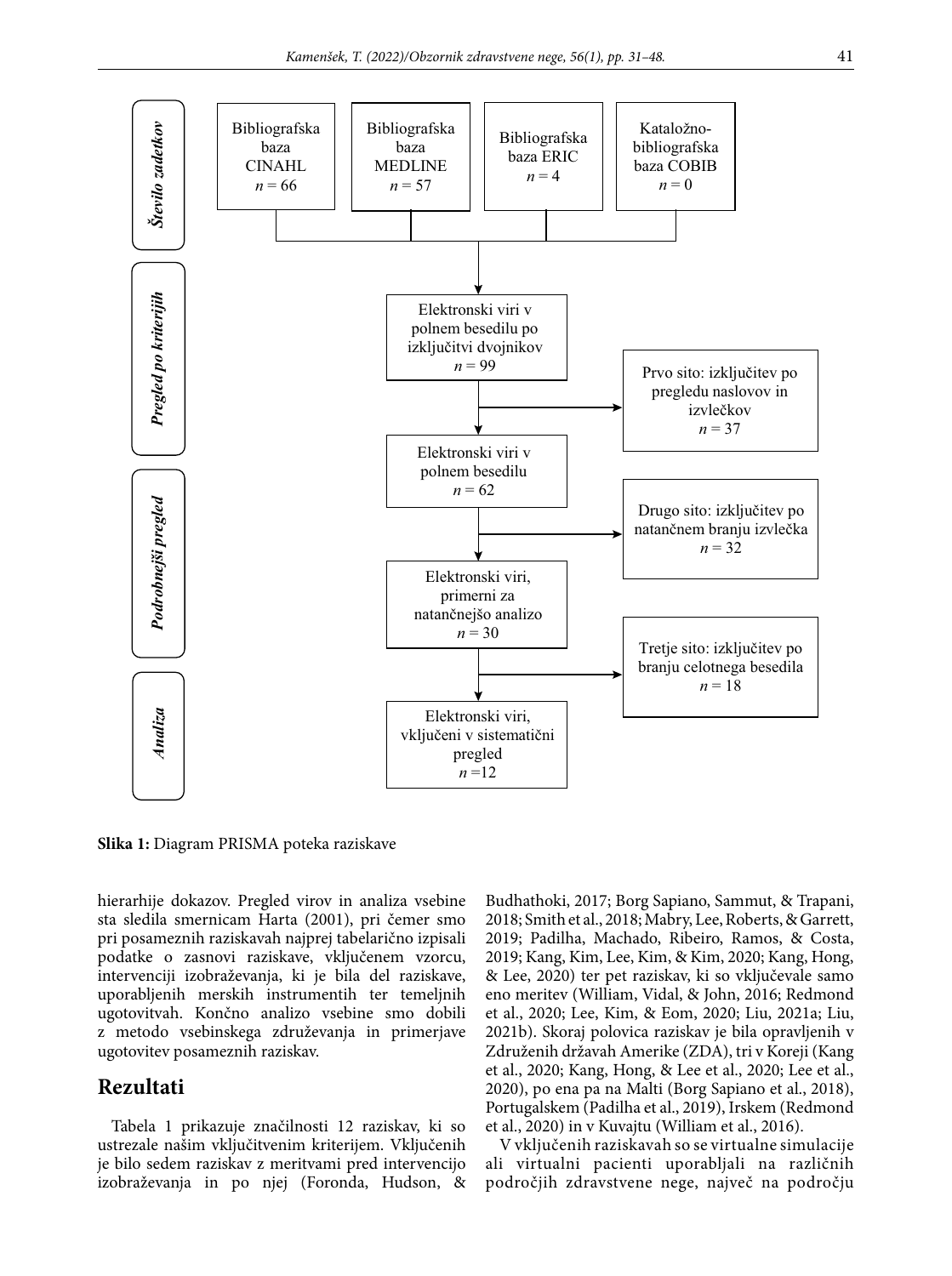|                                        | Tabela 1: Integrativni pregled literature - značilnosti                   | vključenih raziskav                                                                                            |                                                                                                                                                                                                                      |                                                                                                                                                                                                                                                                                                                                          |                                                                                                                                                                                                                                                                                                                                                                                                                                                                                                                                                                                                               |
|----------------------------------------|---------------------------------------------------------------------------|----------------------------------------------------------------------------------------------------------------|----------------------------------------------------------------------------------------------------------------------------------------------------------------------------------------------------------------------|------------------------------------------------------------------------------------------------------------------------------------------------------------------------------------------------------------------------------------------------------------------------------------------------------------------------------------------|---------------------------------------------------------------------------------------------------------------------------------------------------------------------------------------------------------------------------------------------------------------------------------------------------------------------------------------------------------------------------------------------------------------------------------------------------------------------------------------------------------------------------------------------------------------------------------------------------------------|
| Avtor, država                          | Zasnova raziskave                                                         | Vzorec                                                                                                         | Intervencija                                                                                                                                                                                                         | Merski instrument                                                                                                                                                                                                                                                                                                                        | Temeljne ugotovitve                                                                                                                                                                                                                                                                                                                                                                                                                                                                                                                                                                                           |
| Borg Sapiano et<br>al., 2018,<br>Malta | Raziskava tipa prej/potem<br>(pre-test/post-test)                         | $n = 166$                                                                                                      | VS (virtualna simulacija) s tremi<br>scenariji hitrega poslabšanja<br>zdravstvenega stanja (srčni,<br>šokovni, respiratorni).                                                                                        | se izvajale VS, ter podana<br>programa, v katerem so<br>avtomatsko s pomočjo<br>Uspešnost opravljene<br>Preizkus znanja pred<br>VS je bila ocenjena<br>začetkom VS in po<br>zaključku vseh VS.<br>po zaključku.                                                                                                                          | je izboljšala tako znanje kot tudi ukrepanje<br>napovednik uspešnosti opravljanja VS. VS<br>Študenti so dosegli statistično pomemben<br>napredek (p < 0,001) v znanju po<br>študentov ob poslabšanju zdravstvenega<br>v tretji VS, kar kaže na napredek in učni<br>najvišje ocene opravljanja VS dosežene<br>učinek. Rezultati predznanja niso bili<br>opravljenih VS. V povprečju so bile<br>stanja.                                                                                                                                                                                                         |
| Foronda et al.,<br>2017<br>ZDA         | Raziskava tipa prej/potem<br>(pre-test/post-test)                         | $n=108$                                                                                                        | Enourna lekcija o hipertenziji,<br>skupinska VS, znotraj katere<br>usmerjali zaposlenega, ki je<br>po njej pa tridesetminutna<br>so študentje z odločitvami<br>upravljal z VP (virtualnim<br>pacientom).             | vprašalnik o zadovoljstvu<br>njej petdelni vprašalnik<br>Pred intervencijo in po<br>z VS. Po intervenciji še<br>spremembe v povezavi<br>za oceno kognitivnega<br>znanja, vprašalnik o<br>občutenju afektivne<br>$z\overline{VS}$ .                                                                                                       | intervencijo dosegli statistično pomemben<br>je želelo VS uporabiti tudi v prihodnje. VS<br>nege) in trening odločitev, utemeljenih na<br>so opisali kot koristno in 82 % vključenih<br>učne izkušnje študentov ZN (zdravstvene<br>je spodbujala poglobljene in problemske<br>napredek $(p < 0,001)$ v kognitivnem<br>znanju po opravljenih VS. Izkušnjo z VS<br>Študenti so v primerjavi s testom pred<br>dokazih.                                                                                                                                                                                           |
| Lee et al., 2020<br>Koreja             | Raziskava tipa potem (post-<br>test)                                      | $=60$<br>z                                                                                                     | shizofrenije in z njimi povezane<br>posnemali klinične simptome<br>naloge (uporabljen naglavni<br>Pet scenarijev VR, ki so<br>zaslon/očala)                                                                          | in sedemdelni kvalitativni<br>kvantitativni točkovalnik<br>Enostavnost uporabe in<br>vprašalnik (odprti tipi<br>uporabnost scenarijev<br>VR: sedemnajstdelni<br>vprašanj).                                                                                                                                                               | pred običajnimi simulacijami na področju<br>uporabno in zanimivo ter so jo sposobni<br>Simulacije VR so koristne in smiselne<br>uporabljati v izobraževalne namene.<br>ZN. Študenti ZN so VR ocenili kot                                                                                                                                                                                                                                                                                                                                                                                                      |
| Kang et al., 2020<br>Koreja            | Raziskava tipa prej/potem<br>Kvazieksperimentalna<br>(pre-test/post-test) | skupine: skupino 1 ( $n =$ 54), skupino 2 ( $n = 69$ )<br>Vzorec, razdeljen v tri<br>in skupino 3 $(n = 69)$ . | Študenti, ki so skrbeli za otroke<br>skupina 3 pa kombinacijo obeh<br>z astmo, so bili po teoretičnem<br>VS, skupina 2 simulacijo HFS,<br>izobraževanju razdeljeni v tri<br>skupine: skupina 1 je izvajala<br>metod. | ocenjevala tudi praktična<br>načrtovanje, intervencijo<br>končani intervenciji se je<br>skrbi za otroke z astmo<br>zajemala oceno stanja,<br>izvedba (ocena stanja,<br>izvedba intervencije).<br>in zaupanja v prakso<br>po njej ocena znanja<br>(tudi praktičnega) o<br>Pred intervencijo in<br>(samoocena, ki je<br>in evalvacijo). Po | vseh sklopih ocenjevanja. Prisotne so bile<br>v prakso zaradi pomanjkanja samoučnih<br>Skupina 2 je ocenila nižje samozaupanje<br>oceni znanja med skupinami (povprečje<br>izobraževanju. Skupini 2 in 3 sta dosegli<br>statistično značilne razlike ( $p = 0,026$ ) v<br>post/pre točk). Skupini 1 in 3 (z VS) sta<br>imeli višje ocenjeno znanje kot skupina<br>priložnosti po končanem teoretičnem<br>2. Razlike med skupinami so bile tudi<br>statistično značilno ( $p < 0,001$ ) boljše<br>Skupina 3 je dosegla najvišje ocene v<br>v samozaupanju v prakso $(p < 0,001)$<br>ocene v izvajanju posegov. |

*Se nadaljuje*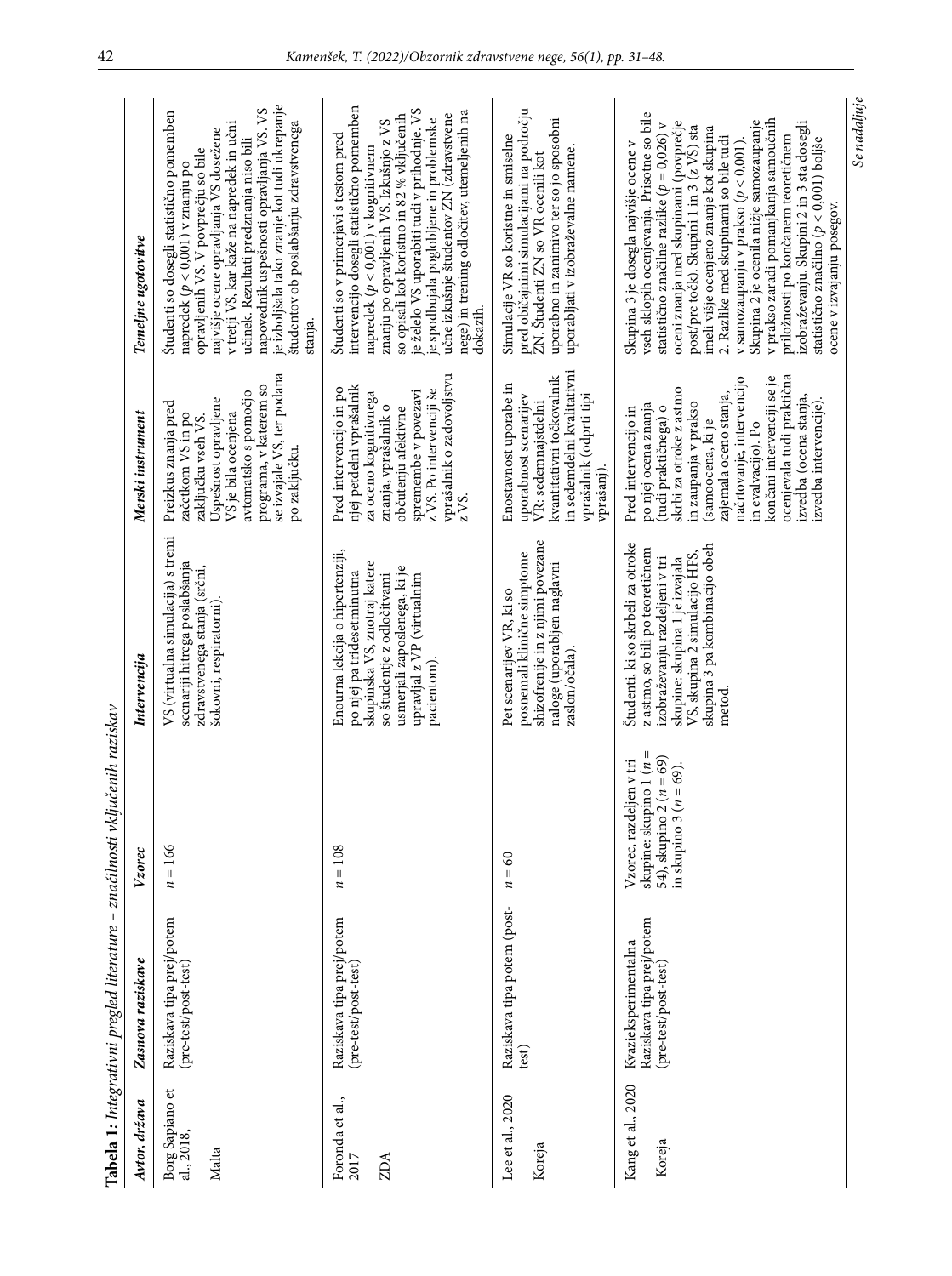| Avtor, država                              | Zasnova raziskave                                                                   | Vzorec                                                                                                               | Intervencija                                                                                                                                                                                                                                                          | Merski instrument                                                                                                                                                                                                                                                                                                                               | Temeljne ugotovitve                                                                                                                                                                                                                                                                                                                                                                                                                                                                                                                                                                                                           |
|--------------------------------------------|-------------------------------------------------------------------------------------|----------------------------------------------------------------------------------------------------------------------|-----------------------------------------------------------------------------------------------------------------------------------------------------------------------------------------------------------------------------------------------------------------------|-------------------------------------------------------------------------------------------------------------------------------------------------------------------------------------------------------------------------------------------------------------------------------------------------------------------------------------------------|-------------------------------------------------------------------------------------------------------------------------------------------------------------------------------------------------------------------------------------------------------------------------------------------------------------------------------------------------------------------------------------------------------------------------------------------------------------------------------------------------------------------------------------------------------------------------------------------------------------------------------|
| ళ<br>Kang, Hong, i<br>Lee,, 2020<br>Koreja | Raziskava tipa prej/potem<br>(pre-test/post-test)                                   | $n = 47$                                                                                                             | Prvi teden je potekala priprava<br>enkrat tedensko izvedba VS, ki<br>na VS, v ostalih treh tednih pa<br>je zajemala pet faz (uvod, kviz<br>pred izvedbo VS, izvedbo VS,<br>kviz po izvedbi VS, debrifing)<br>otročnic, otrok in odraslih.<br>VS so bile s področja ZN | oceno učinkovitosti VS in<br>njej: sedemindvajsetdelni<br>odprta vprašanja o vtisih<br>podtem. Po intervenciji:<br>Pred intervencijo in po<br>trinajstdelno orodje za<br>samostojnega učenja,<br>razdeljeno na sedem<br>petinštiridesetdelno<br>vprašalnik za oceno<br>stopnje kritičnega<br>orodje za oceno<br>razmišljanja in<br>učenja z VS. | V oceni kritičnega razmišljana ( $p=0.872$ )<br>pogrešali pa so človeški stik ter to, da bi<br>VS potekale v njihovem maternem jeziku.<br>študenti počutili bolj varno in sproščeno,<br>podteme samostojnega učenja (izbiranje<br>spretnost odločanja, boljše razumevanje<br>in samostojnega učenja ( $p = 0.881$ ) pred<br>izvedbo VS in po njej ni bilo statistično<br>kliničnim usposabljanjem. Doma so se<br>vsebine in da so bile VS koristne pred<br>oceno stanja, kritičnega razmišljanja,<br>Študenti so potrdili, da VS izboljšajo<br>virov za učenje) po VS ( $p = 0,032$ )<br>značilnih razlik, bile pa so v oceni |
| Liu, 2021a<br>ZDA                          | Prospektivna kohortna<br>raziskava                                                  | Vzorec, razdeljen v dve<br>nesimulacijsko kohorto<br>kohorti: simulacijsko<br>149),<br>$kohorto(n =$<br>$(n = 150).$ | alkoholni odtegnitveni sindrom,<br>izobraževanjem ZN mentalnega<br>bipolarna motnja, shizofrenija).<br>(huda tesnoba in depresija,<br>bolnika opravila še pet VS<br>Sim. kohorta je pred                                                                              | pismenosti mentalnega<br>Mental Health Literacy<br>Avstralski nacionalni<br>instrument za oceno<br>Australian National<br>survey instrument)<br>zdravja (ang. $The$                                                                                                                                                                             | večje sočutje in boljši vpogled v prognozo<br>izidih shizofrenih pacientov. Simulacijska<br>kohorta je izide pacientov ocenjevala bolj<br>dolgoročnih izidov pacientov z depresijo<br>optimistično kot nesimulacijska kohorta<br>Simulacijska kohorta je po VS opisovala<br>ter zmanjšala pesimizem o dolgoročnih<br>ljudi z depresijo ( $p = 0,003$ ). VS je $\frac{1}{12}$ izboljšala optimizem vključenih glede<br>$(p < 0, 01)$ .                                                                                                                                                                                         |
| Liu, 2021b<br>ZDA                          | Prospektivna kohortna<br>raziskava                                                  | nesimulacijsko kohorto<br>Vzorec, razdeljen v dve<br>kohorti: simulacijsko<br>149),<br>$kohorto(n =$<br>$(n = 150).$ | alkoholni odtegnitveni sindrom,<br>izobraževanjem ZN mentalnega<br>bipolarna motnja, shizofrenija).<br>(huda tesnoba in depresija,<br>bolnika opravila še pet VS<br>Sim. kohorta je pred                                                                              | mentalnega zdravja (ang.<br>VS uporabljen avstralski<br>The Australian National<br>Eno leto po intervenciji<br>Mental Health Literacy<br>nacionalni instrument<br>za oceno pismenosti<br>Survey Instrument)                                                                                                                                     | Študenti v simulacijski kohorti so pokazali<br>enoletnem obdobju ( $p < 0,05$ ). Ugotovitev<br>obvladovanje depresije in shizofrenije po<br>znatno povečanje znanja in sprejemanja<br>razpoložljivih možnosti zdravljenja za<br>podpira uporabo VS v dodiplomskem<br>izobraževanju o duševnem zdravju ob<br>aktivni vključenosti fakultete.                                                                                                                                                                                                                                                                                   |
| Mabry et al.,<br>2019<br>ZDA               | presečna raziskava tipa prej/<br>potem (pre-test/post-test)<br>Kvazieksperimentalna | razdeljen v tri kohorte.<br>51),<br>$V$ zorec $(n = 1)$                                                              | ponovitev scenarijev s pomočjo<br>VS do določenega števila točk,<br>nato so kohorte isti scenarij<br>Vse kohorte so opravljale<br>ponovile še v HFS.                                                                                                                  | samoučinkovitosti (ang.<br>končani simulaciji HFS.<br>Survey) pred VS in po<br>prilagojeni vprašalnik<br>Modified Self-efficacy<br>Desetdelni anonimni<br>za merjenje                                                                                                                                                                           | povečala angažiranost študentov pri HFS,<br>$\mathsf{I}$<br>ki zajema timsko delo, sodelovanje ter<br>treh kohortah $(p=0,001, p=0,037, p$<br>0,005). Rezultati so pokazali, da je VS<br>samoučinkovitosti študentov v vseh<br>statistično značilno povečala oceno<br>komunikacijske in klinične veščine.<br>VS, ki ji je sledila tudi HFS, je                                                                                                                                                                                                                                                                                |
|                                            |                                                                                     |                                                                                                                      |                                                                                                                                                                                                                                                                       |                                                                                                                                                                                                                                                                                                                                                 | Se nadaljuje                                                                                                                                                                                                                                                                                                                                                                                                                                                                                                                                                                                                                  |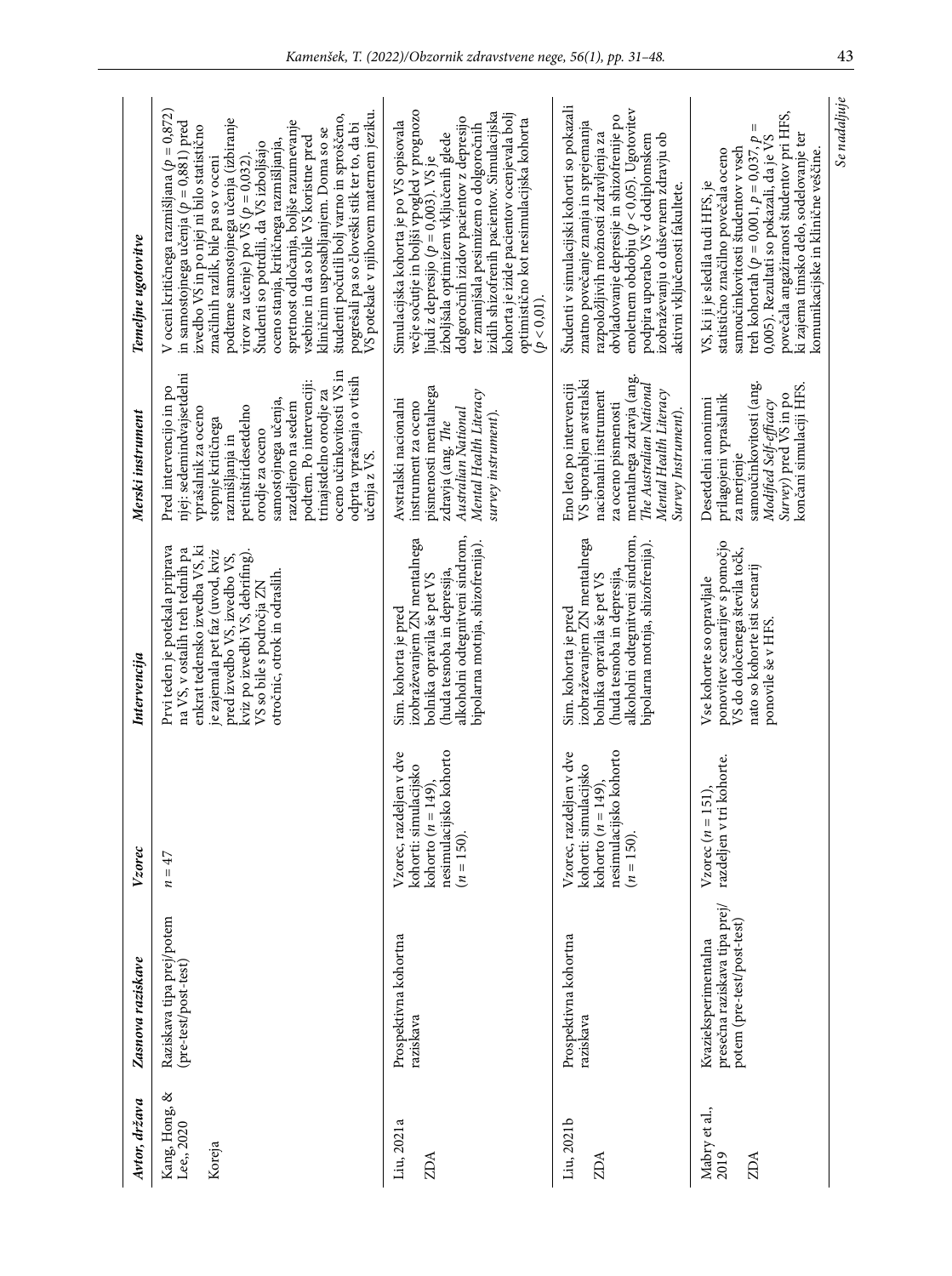| Avtor, država                          | Zasnova raziskave                                                                                             | Vzorec                                                                                                                                                                  | Intervencija                                                                                                                                                                                                                                                                | Merski instrument                                                                                                                                                                                                                                                                                                                                | Temeljne ugotovitve                                                                                                                                                                                                                                                                                                                                                                                                                                                                                                    |
|----------------------------------------|---------------------------------------------------------------------------------------------------------------|-------------------------------------------------------------------------------------------------------------------------------------------------------------------------|-----------------------------------------------------------------------------------------------------------------------------------------------------------------------------------------------------------------------------------------------------------------------------|--------------------------------------------------------------------------------------------------------------------------------------------------------------------------------------------------------------------------------------------------------------------------------------------------------------------------------------------------|------------------------------------------------------------------------------------------------------------------------------------------------------------------------------------------------------------------------------------------------------------------------------------------------------------------------------------------------------------------------------------------------------------------------------------------------------------------------------------------------------------------------|
| Padilha et al.,<br>Portugalska<br>2019 | raziskava s testiranjem pred<br>intervencijo izobraževanja<br>Randomizirana kontrolna<br>in dvema postestoma. | eksperimentalna skupina<br>pacienta s hipoksijo:<br>$(n = 21)$ , kontrolna<br>$= 21$ .<br>Študenti, ki so<br>obravnavali<br>$\frac{1}{n}$                               | obdelala s simulatorjem nizkega<br>Eksperimentalna skupina se je<br>učila s pomočjo VS, kontrolna<br>skupina pa je enako vsebino<br>v enakem časovnem obsegu<br>posnemanja resničnosti in<br>učenjem v realnem okolju.                                                      | po zaključeni intervenciji<br>(pred intervencijo, takoj<br>meseca po intervenciji),<br>Test ocenjevanja znanja<br>zadovoljstva z učenjem<br>in samoučinkovitostjo<br>ocenjevanje stopnje<br>po intervenciji, dva<br>in klinične presoje<br>izobraževanja.                                                                                        | samoučinkovitosti med skupinama ni bilo<br>0.001). Statistično značilnih razlik v oceni<br>0.02), prav tako pa je pokazala tudi večjo<br>statistično značilen napredek v znanju<br>$= 0.001$ ) in tudi po dveh mesecih ( $p =$<br>Eksperimentalna skupina je pokazala<br>takoj po izobraževalni intervenciji (p<br>stopnjo zadovoljstva z učenjem ( $p <$<br>zaznati ( $p = 0.9$ ).                                                                                                                                    |
| Redmond et al.,<br>Irska<br>2020       | Presečna raziskava                                                                                            | $n = 148$                                                                                                                                                               | in voditi oskrbo kroničnega<br>VP, pri katerem so študenti<br>morali oceniti, načrtovati<br>venskega ulkusa na nogi                                                                                                                                                         | questionnaire), vprašalnik<br>o kompetentnosti oskrbe<br>vprašanja o učenju z VP.<br>uporabo (ang. Reusable<br>rane (ang. Wound Care<br>Competency Outcomes<br>Questionnaire), odprta<br>Learning Object CETL<br>vprašalnik za oceno<br>učil za večkratno<br>Po intervenciji                                                                     | razpoložljivost klinične prakse, prostora in<br>katerega ne vplivata pomanjkanje virov ter<br>študenti simulacijo s pomočjo VP ocenili<br>Analiza vprašalnikov je pokazala, da so<br>teoretične vsebine v varnem okolju, na<br>ponavljajoče vadili veščine in utrjevali<br>povečanje kompetentnosti pri oskrbi<br>kot učinkovito pedagoško metodo za<br>rane. Študentom je omogočila, da so<br>usposobljenega kadra.                                                                                                   |
| Smith et al.,<br>2018<br>ZDA           | raziskava ponavljajočih se<br>Kvazieksperimentalna<br>meritev                                                 | $(n = 59)$ in B $(n = 58)$ ter<br>kontrolno skupino $C(n)$<br>intervencijski skupini A<br>razdeljen v tri skupine:<br>Vzorec $(n = 197)$ ,<br>randomizirano<br>$= 55$ . | skupino A - 3D VS s pomočjo<br>računalnika in miške, skupino<br>spletnega modula, nato pa so<br>dekontaminacije s pomočjo<br>C - klasična pisna navodila.<br>bili razdeljeni v tri skupine:<br>naglavnega zaslona/očal,<br>skupino B – VS s pomočjo<br>Študenti so se učili | mesecih test kognitivnega<br>skupini sta bili povabljeni<br>kognitivnega učenja. Po<br>razpravo o zadovoljstvu<br>intervenciji in po šestih<br>demografski vprašalnik<br>in splošni izkušnji z VS.<br>test. Eksperimentalni<br>vprašanji za merjenje<br>v fokusne skupine za<br>učenja in praktični<br>in test z dvajsetimi<br>Pred intervencijo | za prakso zahteva še dodatno raziskovanje<br>je obdržal tudi po šestih mesecih (skupini<br>pomočjo očal so opisali kot bolj zanimivo<br>učenje, a oblikovanje najboljšega pristopa<br>skupinah (vse tri skupine $p < 0.001$ ), ki se<br>Študenti so bili zadovoljni z VS. 3D VS s<br>alternativna učna metoda za simulirano<br>A in C: $p < 0.001$ ; skupina B: $p = 0.006$ ).<br>Pomemben napredek v vseh meritvah<br>in interaktivno učno izkušnjo. VS je<br>po izvedbi intervencije pri vseh treh<br>tega področja. |
| William et al.,<br>Kuvajt<br>2016      | Kvazieksperimentalna<br>raziskava, kontrolna<br>skupina                                                       | in eksperimentalno<br>kontrolno $(n = 33)$<br>$= 29$ .<br>$= 62$<br>razdeljen v<br>$n$ ) origina<br>Vzorec(n)                                                           | simulacij VR, kontrolna skupina<br>pomočjo plastičnega modela<br>flebotomije učila s pomočjo<br>Intervencijska skupina se je<br>pa na tradicionalen način s<br>roke.                                                                                                        | za izvedbo flebotomije, ki<br>kontrolni seznam veščin<br>uspešnost in pravilnost<br>je po korakih ocenjeval<br>podatkih udeležencev<br>sociodemografskih<br>in standardizirani<br>Vprašalnik o<br>izvedbe.                                                                                                                                       | učinkoviti. Med obema skupinama ni bilo<br>Obe preučevani metodi sta se izkazali za<br>visoke rezultate pri ocenjevanju izvedbe<br>statistično značilnih razlik ( $p < 0.005$ )<br>v uspešnosti. Obe skupini sta dosegli<br>flebotomije s pomočjo kontrolnega<br>seznama korakov postopka.                                                                                                                                                                                                                             |
| p - statistična značilnost             |                                                                                                               |                                                                                                                                                                         |                                                                                                                                                                                                                                                                             |                                                                                                                                                                                                                                                                                                                                                  | Legenda: n – število; ZN – zdravstvena nega; VS – virtualna simulacija; HFS – simulacija visoke stopnje posnemanja resničnosti; VR – virualna resničnost; ZDA – Združene države Amerike;                                                                                                                                                                                                                                                                                                                               |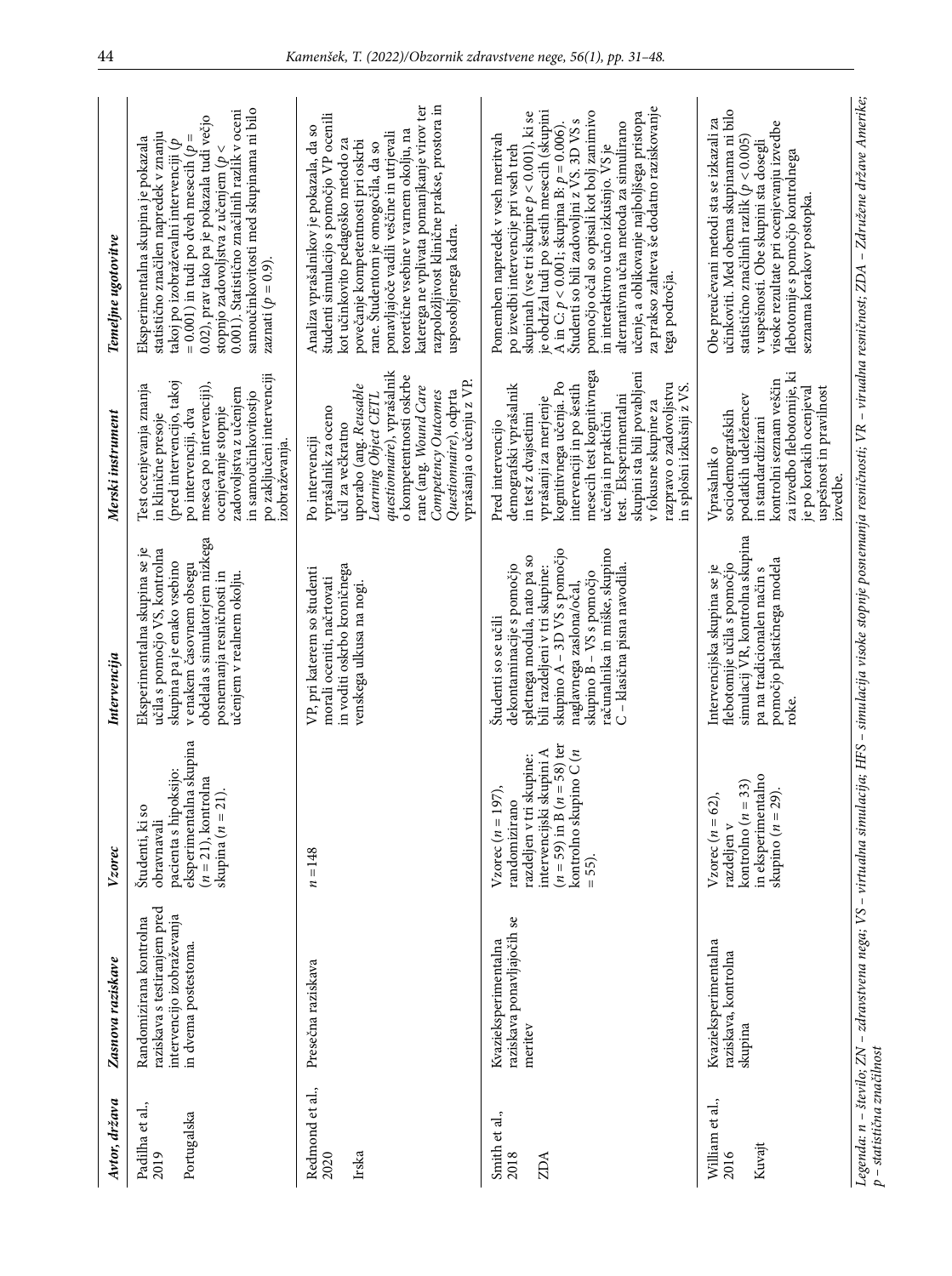obravnave psihiatričnega pacienta (Lee et al., 2020; Liu, 2021a; Liu, 2021b), pediatričnem področju (Kang et al., 2020; Kang, Hong, & Lee, 2020), področju zdravstvene nege otročnic in odraslih (Padilha et al., 2019; Foronda et al., 2017, Kang, Hong, & Lee, 2020), urgentne medicine (Borg Sapiano et al., 2018), ter za učenje specifičnih veščin oziroma postopkov (William et al., 2016; Smith et al., 2018; Redmond et al., 2020). V eni raziskavi je bila za izvedbo virutalnih simulacij uporabljena virtualna resničnost (ang. *Virtual Reality*) (Lee et al., 2020), v dveh raziskavah pa tudi simulacija visoke stopnje posnemanja resničnosti (ang. *High Fidelity Simulation*) (Mabry et al., 2019; Kang et al., 2020).

### **Diskusija**

Ugotovili smo, da so raziskave s področja uporabe virtualnih simulacij ali virtualnih pacientov pri izobraževanju študentov zdravstvene nege vse pogostejše. Kar polovica vključenih raziskav je nastala v zadnjih dveh letih, kar bi lahko povezali tudi s pojavom epidemije covida-19, težavo z izvedbo usposabljanj v učnih in kliničnih okoljih ter iskanjem praktičnih rešitev za izvedbo študijskega programa zdravstvene nege.

Vključene raziskave so nastale v Združenih državah Amerike, Koreji, na Malti, Portugalskem, Irskem in v Kuvajtu. Odsotnost raziskav, ki bi bile opravljene v državah v razvoju, lahko povezujemo z visokimi stroški programske in strojne opreme, ki je potrebna za izvedbo preučevanega načina izobraževanja. Šest vključenih raziskav je preverjalo učinkovitost oziroma uspešnost virtualnih simulacij ali virtualnih pacientov glede na pridobljeno kognitivno domeno znanja. Dve raziskavi sta poročali o statistično značilnih razlikah med skupinami, ki so se izobraževale s pomočjo virtualnih simulacij, in njihovimi kontrolnimi skupinami (Liu, 2021b; Padilha et al., 2019), v eni raziskavi statistično značilnih razlik med skupinami ni bilo (Smith et al., 2018). Iz tega lahko povzamemo, da so virtualne simulacije enako ali celo bolj učinkovite v uspešnosti pridobivanja kognitivne domene znanja kot tradicionalna učna metoda. Dve raziskavi sta pokazali, da so študenti v primerjavi z obdobjem pred izobraževanjem statistično značilno napredovali v znanju, ki se je ocenjevalo po končani intervenciji (Foronda et al., 2017; Borg Sapiano et al., 2018). V dveh raziskavah so primerjali učinkovitost različnih oblik virtualne simulacije (zaslonska in 3D z očali) ali drugih načinov virtualnega izobraževanja (simulacija visoke stopnje posnemanja resničnosti). V prvi raziskavi so bili rezultati kognitivnega znanja skupine z virtualno simulacijo statistično značilno boljši kot v skupini samo s simulacijo visoke stopnje posnemanja resničnosti (Kang et al., 2020), v drugi raziskavi pa statistično značilnih razlik v kognitivni domeni znanja nismo zaznali (Smith et al., 2018). Tako lahko povzamemo, da je zaslonska virtualna simulacija v pridobivanju kognitivne domene znanja enako oziroma celo bolj učinkovita kot dražje oblike virtualne simulacije ali simulacija visoke stopnje posnemanja resničnosti, za katere se potrebuje več dodatne strojne in programske računalniške opreme.

Tri raziskave so preverjale učinkovitost oziroma uspešnost učenja s pomočjo virtualnih simulacij ali virtualnih pacientov glede na praktično izvedbo. V dveh raziskavah ni bilo statistično značilnih razlik v uspešnosti izvedbe posegov med eksperimentalnimi in kontrolnimi skupinami (William et al., 2016, Smith et al., 2018). Zanimive so bile ugotovitve raziskave (Kang et al., 2020), ki so poročale, da je virtualna simulacija sicer res vplivala na višjo oceno znanja, vendar so udeleženci dosegali statistično značilno slabše ocene pri izvajanju posegov v praksi v primerjavi z drugimi oblikami izobraževanja (virtualna simulacija, kombinirana s simulacijo visoke stopnje posnemanja resničnosti, ali samo simulacija visoke stopnje posnemanja resničnosti). Ugotovili smo, da so virtualne simulacije sicer primerljivo uspešne v izvajanju posegov kot klasičen način izobraževanja, a jih je priporočljivo kombinirati tudi s simulacijo visoke stopnje posnemanja resničnosti, saj je v eni izmed raziskav (Kang et al., 2020) skupina, ki se je učila s kombinacijo virtualne simulacije in simulacijo visoke stopnje, dosegla najvišje ocene v vseh sklopih ocenjevanja. Do podobnih ugotovitev so prišli tudi Mabry et al. (2019), ki so poročali, da je virtualna simulacija, ki ji je sledila tudi simulacija visoke stopnje posnemanja resničnosti, statistično značilno povečala angažiranost študentov, timsko delo, sodelovanje ter komunikacijske in klinične veščine. Smiselno je torej razmišljati v smeri združevanja, saj virtualna simulacija omogoča ponavljajoče samoučne možnosti v varnem okolju in jo je priporočljivo kombinirati s simulacijo visoke stopnje posnemanja resničnosti, ki omogoča realistično predstavo kliničnega okolja in izvajanja praktičnih posegov.

Pet raziskav je preverjalo učinek virtualnih simulacij ali virtualnih pacientov na afektivno domeno znanja, oceno samoučinkovitosti in občutek kompetentnosti. V dveh raziskavah, v katerih se je ocenjevala samoučinkovitost, so poročali, da med vključenimi skupinami ne glede na način izobraževanja ni bilo statističnih razlik v samooceni učinkovitosti. Mabry et al. (2019) so poročali, da so bile statistične razlike v samoučinkovisti prisotne po simulacijah visoke stopnje posnemanja resničnosti, ki so sledile virtualnim simulacijam. To spet potrjuje že zgoraj navedeno dejstvo o smiselnosti združevanja virtualnih simulacij in simulacij visoke stopnje posnemanja resničnosti. Pomembno je izpostaviti tudi, da so v eni izmed raziskav po virtualnih simulacijah kazali statistično značilno večje sočutje, boljši vpogled v prognozo ljudi z depresijo, izide pacientov pa so prav tako ocenjevali bolj optimistično kot kontrolna skupina (Liu, 2021a).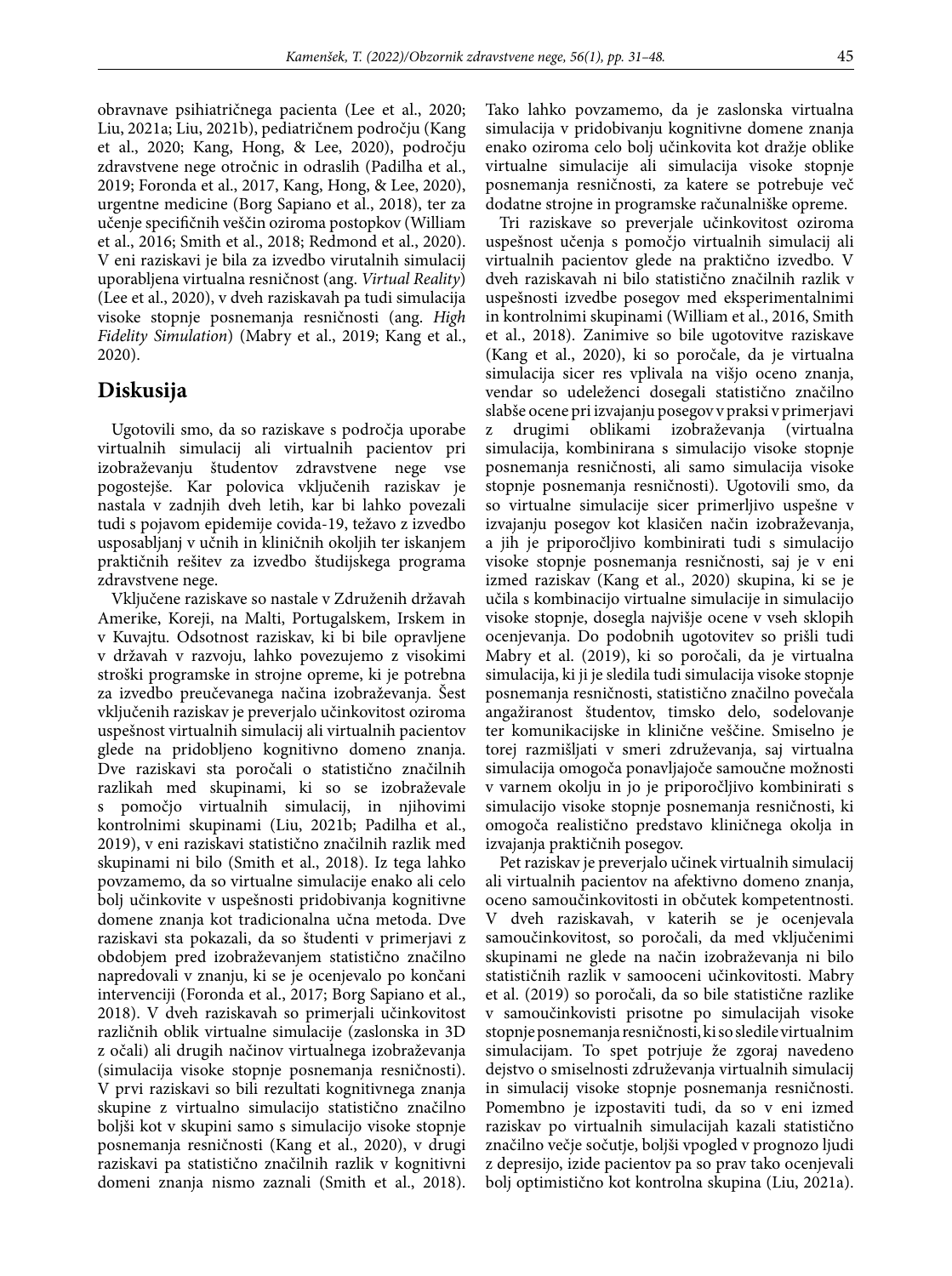V eni izmed raziskav so študenti poročali o tem, da je virtualna simulacija pri njih spodbujala poglobljene in problemske učne izkušnje (Foronda et al., 2017), v drugi pa so opisovali, da je uporaba virtualnega pacienta učinkovita pri povečanju kompetentnosti oskrbe rane (Redmond et al., 2020).

Odzivi študentov na izobraževanje s pomočjo virtualne simulacije ali virtualnega pacienta so bili v študijah, ki so to preverjale, pozitivni (Foronda et al., 2017; Smith et al., 2018; Kang, Hong, & Lee, 2020; Lee et al., 2020). Študenti so se v domačem okolju počutili bolj varno in sproščeno, virtualne simulacije so izboljšale razumevanje vsebine, študenti pa so jih ocenili kot koristne pred začetkom kliničnega usposabljanja (Kang, Hong, & Lee, 2020).

Učenje v virtualnem okolju je v primerjavi z resničnim okoljem varno in ne ogroža pacientov. Študentom omogoča, da ponavljajoče vadijo veščine in utrjujejo teoretične vsebine v okolju, na katerega ne vplivata pomanjkanje virov ter razpoložljivost klinične prakse, prostora in usposobljenega kadra, hkrati pa se virtualno okolje lahko približa resničnim situacijam v zdravstveni negi, s katerimi se študenti srečujejo v praktičnem okolju, in lahko učinkovito nadomesti trening kliničnih odločitev obstoječih kabinetnih simulacijskih okolij na fakulteti. Virtualne simulacije ali virtualni pacienti niso omejeni s številom ponovitev, ki jih lahko naredi študent, kar nadgrajuje učni učinek. To potrjuje tudi raziskava Borga Sapiana et al. (2018), ki je izpostavila stopenjsko učenje, napredek in učni učinek, saj so bile najvišje ocene po opravljanju virtualnih simulacij dosežene po zadnji ponovitvi.

Učinki izobraževanja s pomočjo virtualnih simulacij so dolgoročni. To so potrdili v raziskavi (Liu, 2021b), kjer so preučevali dolgoročne učinke virtualne simulacije, ki so jih merili leto po intervenciji. Študenti v simulacijski kohorti so pokazali znatno povečanje znanja in sprejemanje razpoložljivih možnosti zdravljenja za obvladovanje depresije in shizofrenije (Liu, 2021b). Podobno sta ugotovili tudi drugi dve vključeni raziskavi, kjer se je statistično značilno boljše znanje skupine z virtualno simulacijo obdržalo po dveh (Padilha et al., 2019) oziroma šestih mesecih (Smith et al., 2018). Treba je izpostaviti tudi pomanjkljivosti tovrstnega učenja. Študenti (Kang, Honga, & Lee, 2020) so izpostavili, da so pri učenju s pomočjo virtualnih simulacij pogrešali pristen človeški stik ter da si želijo, da bi virtualne simulacije potekale v njihovem maternem jeziku.

O zelo podobnih ugotovitvah, kot smo jih pridobili z našim raziskovanjem, je poročal tudi sistematični pregled literature s področja uporabe virtualnih simulacij pri izobraževanju v zdravstveni negi, ki je vključeval 23 raziskav, objavljenih med letoma 2010 in 2020 (Tolarba, 2021). Avtor sistematičnega pregleda na podlagi ugotovitev priporoča vsem, ki delujejo na področju izobraževanja v zdravstveni negi, da v prihodnosti odpirajo možnost vključevanja virtualnih simulacij v učne načrte študijskih programov zdravstvene nege (Tolarba, 2021).

Za izobraževanje v zdravstveni negi je lahko razvijanje pedagoškega pristopa s pomočjo virtualnih simulacij ali virtualnih pacientov zelo koristno tako v učne kot raziskovalne namene (Foronda et al., 2017), vendar pa bi za bolj konkretne zaključke s tega področja potrebovali več longitudinalnih kakovostnih raziskav z večjim številom vključenih preiskovancev. Prav tako bo izziv za izvajalce učnih procesov zdravstvene nege v prihodnosti, da bodo znali prepoznati, katere vsebine virtualne simulacije ali virtualni pacienti lahko dopolnijo, katere popolnoma nadomestijo, katerih vsebin pa se v virtualno okolje zaradi narave in posebnosti poklica ne more prenesti.

Omejitev našega raziskovanja vidimo v izbrani časovni omejitvi petih let, vključevanju člankov v polni dostopnosti besedila ter v pregledu samo nekaterih podatkovnih baz. Tako smo dobili omejeno število vključenih raziskav. Vključevale so majhne vzorce in kratke intervencije izobraževanja. Rezultat slednjega je omejeno sklepanje in posploševanje ugotovitev raziskav. Pri interpretaciji rezultatov je treba upoštevati subjektivnost samoocene sodelujočih. Kakovost vključenih raziskav smo ocenjevali s hierarhijo dokazov, morda bi bili rezultati pregleda literature drugačni, če bi za to uporabili ocenjevalna orodja.

# **Zaključek**

Epidemija covida-19 je izobraževanje študentov zdravstvene nege postavila pred izziv in marsikomu porodila razmišljanje o vpeljavi novih, modernih učnih metod. Eno izmed možnosti predstavljajo virtualne simulacije ali virtualni pacienti. S pregledom literature smo prikazali, da je ta način lahko učinkovit pri izobraževanju študentov zdravstvene nege tako na področju kognitivne in afektivne domene znanja, praktične izvedbe postopkov, pri oceni samoučinkovitosti in kompetentnosti. Študenti so po naših ugotovitvah s tem načinom izobraževanja zadovoljni in so ga ocenjevali pozitivno. Preučevano področje ponuja pestre možnosti nadaljnjega raziskovanja ter na podlagi novih ugotovitev tudi preoblikovanje trenutnih učnih okolij. Zaključimo lahko, da virtualne simulacije oziroma virtualni pacienti koristno dopolnjujejo obstoječi način izobraževanja, saj z njihovo pomočjo študenti samozavestneje sprejemajo klinične odločitve in skrajšujejo čas, ki ga potrebujejo za njihovo sprejemanje v praksi.

## **Conflict of interest**/Nasprotje interesov

The author declares that no conflict of interest exists./Avtorica izjavlja, da ni nasprotja interesov.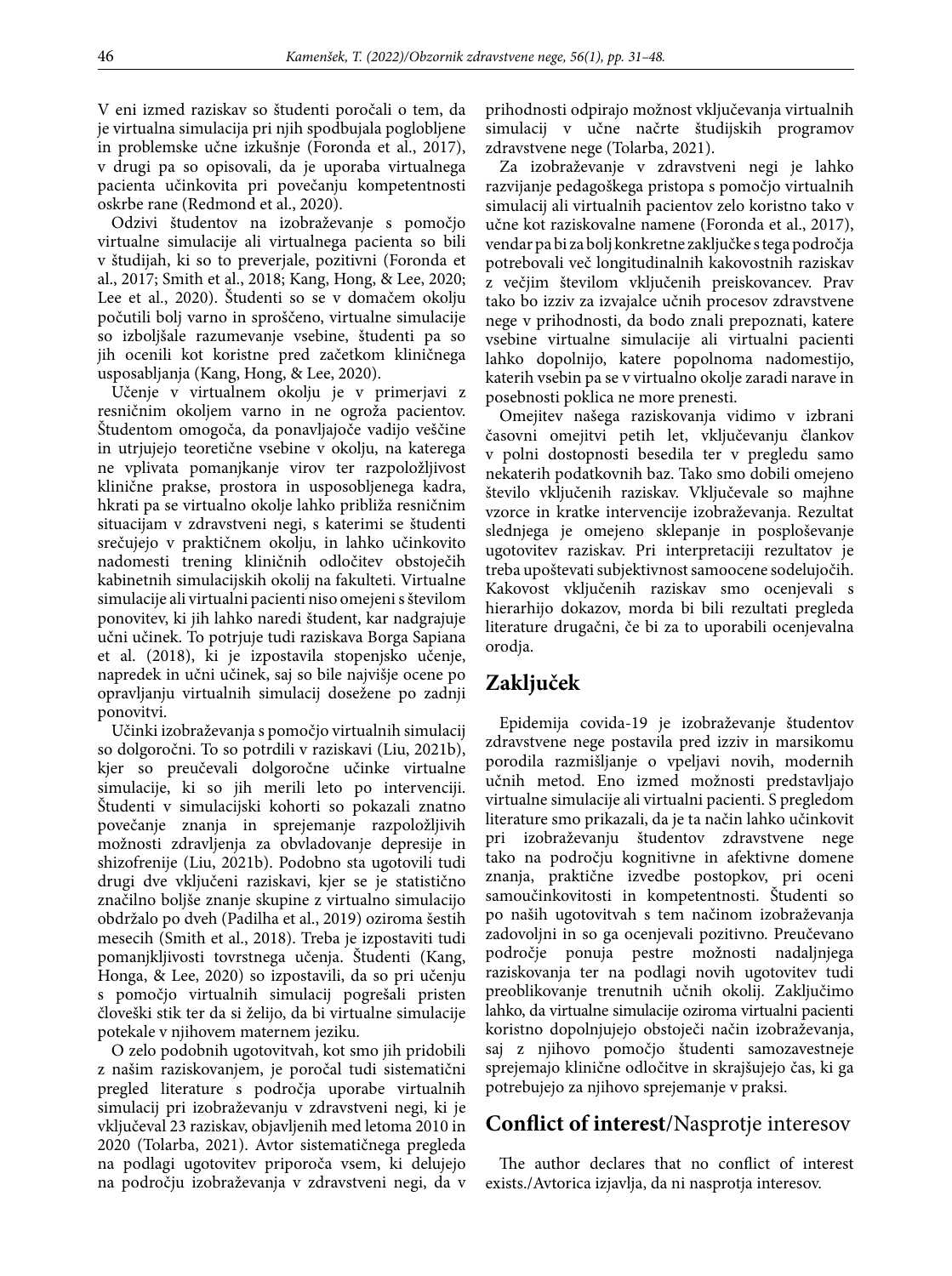### **Funding**/Financiranje

The study received no funding./Raziskava ni bila finančno podprta.

### **Ethical approval**/Etika raziskovanja

This systematic literature review was exempt from ethical committee approval./Raziskava predstavlja pregled že objavljene literature, zato ni potrebovala posebnega dovoljenja komisije za etiko.

### **Author contributions**/Prispevek avtorjev

The author designed and conducted the research and wrote the article on her own responsibility./ Avtorica je sama zasnovala in izvedla raziskavo ter pripravila članek.

### **References**

Akaike, M., Fukutomi, M,, Nagamune, M., Fujimoto, A., Tsuji, A., Ishida, K., & Iwata, T. (2012). Simulation: Based medical education in clinical skills laboratory. *The Journal of Medical Investigation*, 59(1/2), 28–33. https://doi.org/10.2152/jmi.59.28 PMid:22449990

Borg Sapiano, A., Sammut, R., & Trapani, J. (2018). The effectiveness of virtual simulation in improving student nurses' knowledge and performance during patient deterioration: A pre and post test design. *Nurse Education Today*, 62, 128–133. https://doi.org/10.1016/j.nedt.2017.12.025 PMid:29335162

Cook, D. A., Hamstra, S. J., Brydges, R., Zendejas, B., Szostek, J. H., Wang, A. T. … Hatala, R. (2013). Comparative effectiveness of instructional design features in simulation-based education: Systematic review and meta-analysis. *Medical Teacher*, 35(1), 867–898. https://doi.org/10.3109/0142159X.2012.714886 PMid:22938677

Díaz Agea, J. L., Megías Nicolás, A., García Méndez, J. A., Adánez Martínez, M. G., & Leal Costa, C. (2019). Improving simulation performance through self-learning methodology in simulated environments (MAES©). *Nurse Education Today*, 76, 62–67. https://doi.org/10.1016/j.nedt.2019.01.020 PMid:30771611

Foronda, C. L., Hudson, K. W., & Budhathoki, C. (2017). Use of virtual simulation to impact nursing students' cognitive and affective knowledge of evidence-based pactice. *Worldviews Evidence Based Nursing*, 14(2), 168–170. https://doi.org/10.1111/wvn.12207 PMid:28207994

Hart, C. (2001). *Doing a literature review: Releasing the social science research imagination.* London: Sage Publications, 142–171.

Kang, K. A., Kim, S. J., Lee, M. N., Kim, M., & Kim, S. (2020). Comparison of learning effects of virtual reality simulation on nursing students caring for children with asthma. *International Journal of Environmental Research and Public Health*, 17(22), Article 8417.

https://doi.org/10.3390/ijerph17228417 PMid:33202996; PMCid:PMC7696217

Kang, S. J., Hong, C. M., & Lee, H. (2020). The impact of virtual simulation on critical thinking and self-directed learning ability of nursing students. *Clinical Simulation in Nursing*, 49, 66–72. https://doi.org/10.1016/j.ecns.2020.05.008

Karnjuš, I., & Pucer, P. (2012). Simulacije: Sodobna metoda učenja in poučevanja v zdravstveni negi in babištvu. *Obzornik zdravstvene nege*, 46(1), 57–66. Retrieved August 5, 2021 from https://obzornik.zbornica-zveza.si/index.php/ ObzorZdravNeg/article/view/2869

Lee, Y., Kim, S. K., & Eom, M. R. (2020). Usability of mental illness simulation involving scenarios with patients with schizophrenia via immersive virtual reality: A mixed methods study. *PLOS ONE*, 15(9), Article e0238437. https://doi.org/10.1371/journal.pone.0238437

Liu, W. (2021a). The Effects of virtual simulation on undergraduate nursing students' beliefs about prognosis and outcomes for people with mental disorders. *Clinical Simulations in Nursing*, 50, 1–9.

https://doi.org/10.1016/j.ecns.2020.09.007

Liu, W. (2021b). The effects of virtual simulation on undergraduate nursing students' mental health literacy: A prospective cohort study. *Issues in Mental Health Nursing*, 42(3), 239–248.

https://doi.org/10.1080/01612840.2020.1793248 PMid:32783682

Lugo, R. G., Hjelmeland, I., Hansen, M.T., Haug, E., Sütterlin, S., & Grønlien, H.K. (2021). Impact of initial emotional states and self-efficacy changes on nursing students' practical skills performance in simulation-based education. *Nursing Reports,* 11, 267–278.

https://doi.org/10.3390/nursrep11020026 PMid:34968204; PMCid:PMC8608096

Mabry, J., Lee, E., Roberts, T., & Garrett, R. (2020). Virtual simulation to increase self-efficacy through deliberate practice. *Nurse Education*, 45(4), 202–205.

https://doi.org/10.1097/NNE.0000000000000758 PMid:31804292

Norman, J. (2012). Systematic review of the literature on simulation in nursing education. *The ABNF Journal*, 23(2), 24–28. PMid: 22774355.